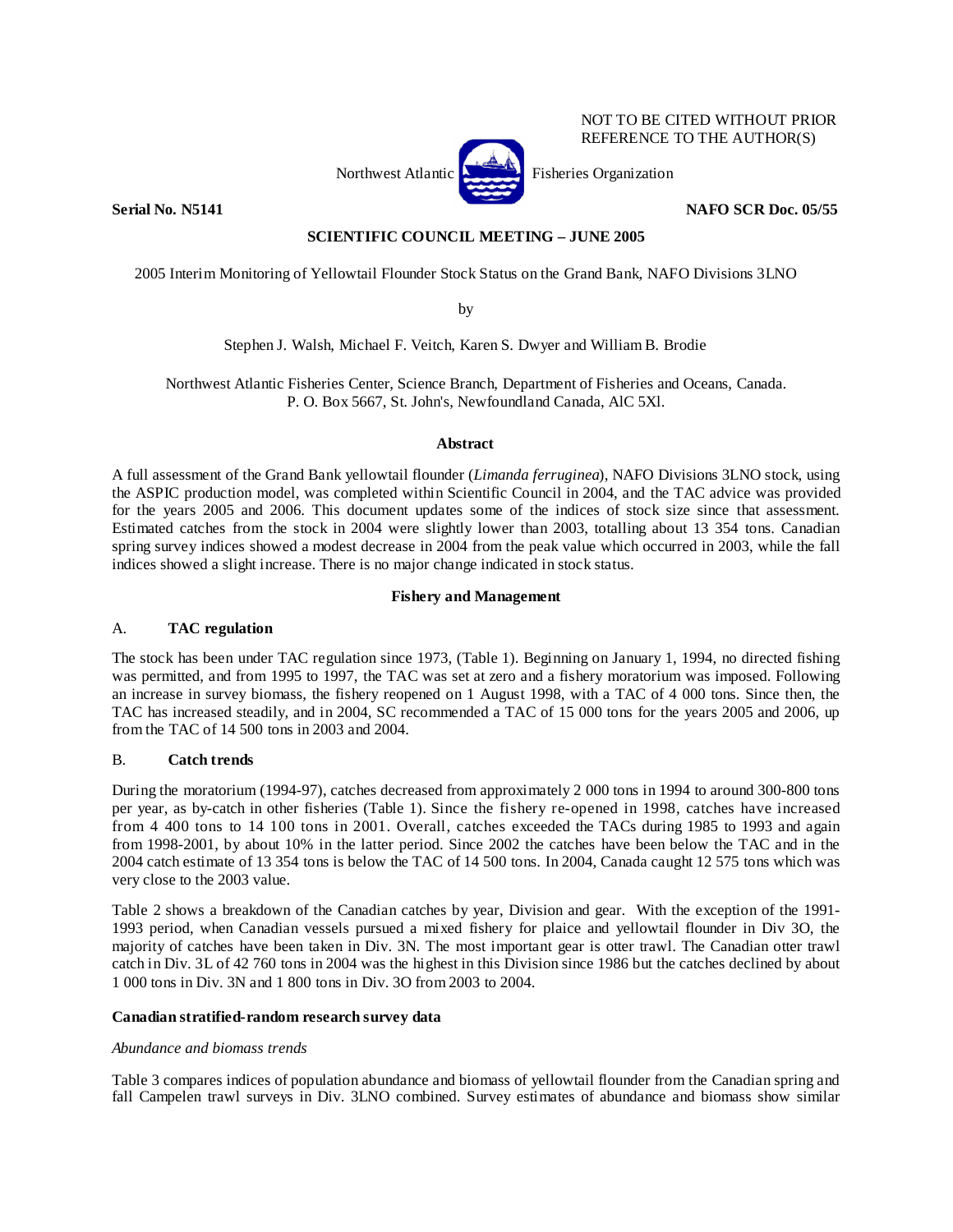trends in both seasonal series, indicating rapid increases in biomass after the mid-1990s. All 4 series in Table 4 peaked in 2001, then declined in 2002. The spring biomass of 386, 5000 tons in 2003 was the highest in the time series showing a 94% increase over the 2002 estimate while the 2004 estimates showed 20% decease to 308 000 tons, the fourth highest in the time series (Fig. 1). The biomass in fall surveys has shown a steady increase since 2002 and estimated to be 375 000 tons in 2004, the second highest in the series after the peak of 475 000 tons in 2001 ( Table 4; Fig. 2). The spring surveys have shown an up and down pattern each year since 2000 while the fall surveys have shown a steady increase since 1994 with the exception of 2002.

In Div. 3L, the biomass index was very low between 1990 and 1998, but increased sharply in both series in 1999 (Table 4). Fall biomass remained high since then, while the spring biomass has shown no clear trend (Table 7). In Div. 3N, the spring biomass has shown an up and down pattern each year since 1998. The 2004 estimate is currently fourth highest in the time series showing a 23% decrease from 2003 (Table 5). The fall biomass has shown a steady increase since 1993 to the highest value in 2001 and then declined to 2003 (Table 8). In 2004, the biomass increased by 16% to become the second highest in the time series next to the 2001 estimate (Tables 4 and 6). In Div. 3O, the biomass has fluctuated without trend since 1997. In 2004 the biomass in the spring survey showed a slight increase of 5% (Table 6). The 2004 fall estimate showed a 38% decrease since 2003, which produced the highest estimate in the fall time series (Tables 4 and 7), but was similar to the 2002 level (Table 9).

### *Stock distribution*

Analysis of the Canadian spring and fall surveys for 2003 and 2004 showed the stock in 2003 and 2004 was widely distributed in all three divisions (Fig. 3-6). The majority of the stock is consistently concentrated in Div. 3N in and around the area of the Southeast Shoal. In all survey years, almost 100% of the stock occupies depths less than 100 m. More yellowtail are found in both the spring and fall surveys of 3L in 2003 and 2004 than seen in 2002 (Walsh *et al*., 2004). In addition the DFO/FPI cooperative grid survey in July-August 2004 indicated yellowtail to be also widely distributed into Div 3L, and that survey also showed the highest overall CPUE relative to the other grid surveys since they started in 1996 (Maddock Parsons *et al*., 2004). The Spanish spring survey in the NRA in Div. 3NO showed an increase in yellowtail biomass of about 25% in 2004 (González Troncoso *et al*., 2005).

There is a definite seasonal pattern in recent years in the proportion of biomass north of 45°N (Fig. 7). In the Campelen surveys from 1996-2004, with the exception of 2002 and 2004 a higher proportion of yellowtail was found in the north in the spring compared to the fall. In 2004, this percentage was slightly lower in the spring when compared to the fall estimate. However, the proportion of fish north of 45°N in the fall survey was the second highest in that series, similar to the value seen in 2001.

#### **Conclusions**

Canadian spring and fall surveys in 2004 showed no major differences in biomass trends and stock distribution patterns since 2003 on which the last full assessment of stock status was conducted by Scientific Council (NAFO, 2004; Brodie *et al*., 2004). The DFO/FPI cooperative surveys and the Spanish surveys also indicate a small increase in the indices of stock biomass from 2003 to 2004.

Thus there is no requirement to revise the advice given by Scientific Council in 2004, which was for a TAC of 15 000 tons in 2005 and 2006

#### **References**

- Brodie, W. B., S. J. Walsh, M. J. Morgan, and K. S. Dwyer, 2004. An assessment of the Grand Bank yellowtail flounder stock, NAFO Divisions 3LNO in 2004. NAFO SCR Doc. 04/51, 35 p.
- González Troncoso, D., C. González, and Xavier Paz. 2005. American plaice and yellowtail flounder indices from the Spanish survey conducted in Divisions 3NO of the NAFO Regulatory Area. NAFO SCR Doc 05/25, Ser. No. N5110:27p.

Maddock Parsons, D., and W. B. Brodie. 2005 Cooperative Surveys of Yellowtail Flounder in NAFO Divisions 3LNO, 1996-2004. NAFO SCR Doc. 05/9, Ser. No. N5087:23p.

NAFO. 2004. Northwest Atlantic Fisheries Organization Scientific Council Reports. ISSN-0250-6416

Walsh, S. J. M. F. Veitch, W. B. Brodie, and K. S. Dwyer 2004. Distribution and abundance of yellowtail flounder (Limanda ferruginea) on the Grand Bank in NAFO Divisions 3LNO from Canadian bottom trawl surveys. NAFO SCR. Doc 04/36: 50p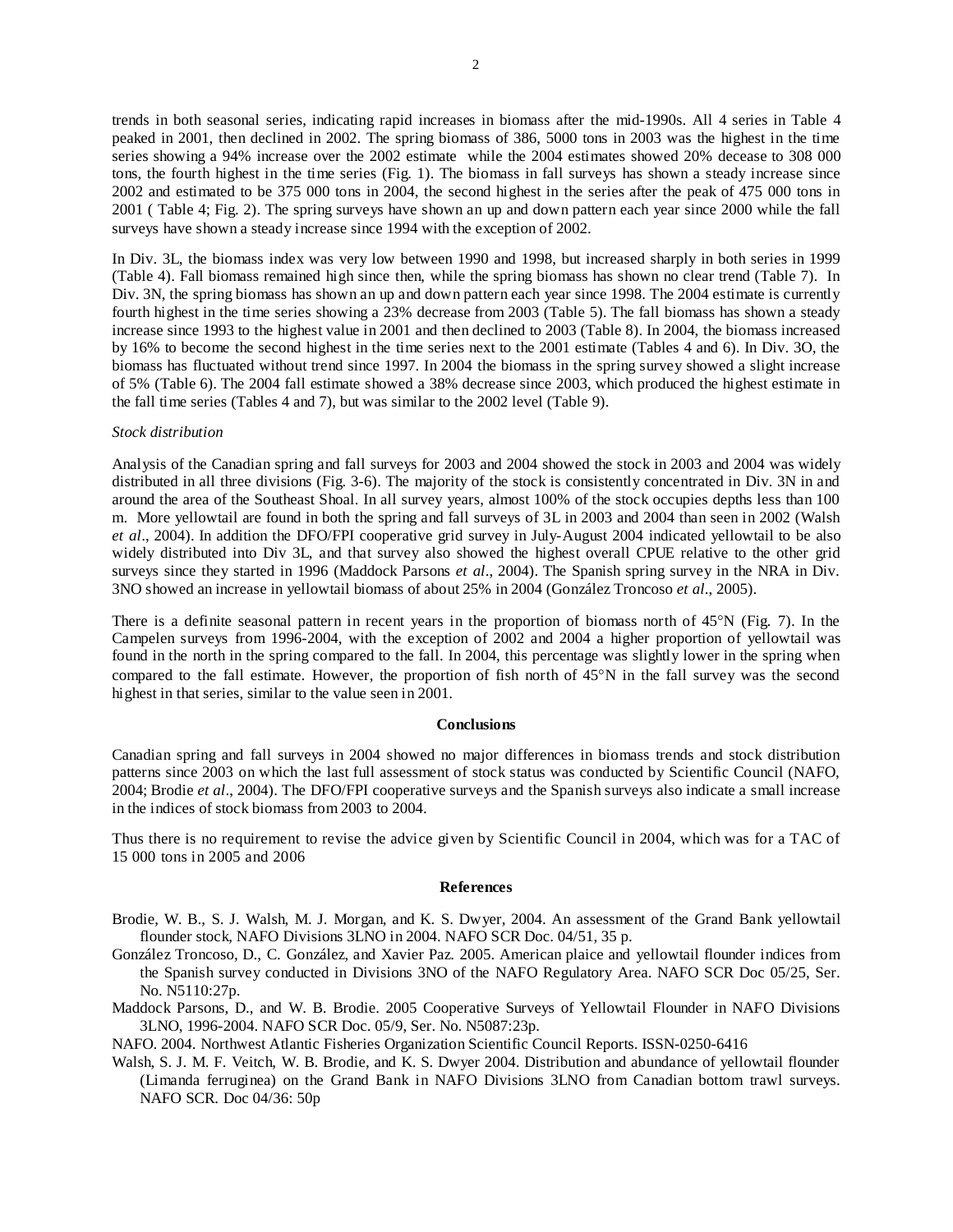|      |                |                | USSR/          | South                    |                |   |                |            |   |
|------|----------------|----------------|----------------|--------------------------|----------------|---|----------------|------------|---|
| Year | Canada         | France         | Russia         | Korea                    | Other          | b | Total          | <b>TAC</b> |   |
| 1960 | $\overline{7}$ |                |                |                          |                |   | $\overline{7}$ |            |   |
| 1961 | 100            |                |                | ä,                       |                |   | 100            |            |   |
| 1962 | 67             |                |                |                          |                |   | 67             |            |   |
| 1963 | 138            |                | 380            | ÷                        |                |   | 518            |            |   |
| 1964 | 126            |                | 21             | $\blacksquare$           | $\blacksquare$ |   | 147            |            |   |
| 1965 | 3,075          |                | 55             |                          | $\overline{a}$ |   | 3,130          |            |   |
| 1966 | 4,185          |                | 2,834          | $\overline{a}$           | 7              |   | 7,026          |            |   |
| 1967 | 2,122          | $\blacksquare$ | 6,736          | ÷                        | 20             |   | 8,878          |            |   |
| 1968 | 4,180          | 4              | 9,146          |                          | $\blacksquare$ |   | 13,340         |            |   |
| 1969 | 10,494         | T              | 5,207          | L,                       | 6              |   | 15,708         |            |   |
| 1970 | 22,814         | 17             | 3,426          | ÷                        | <b>I69</b>     |   | 26,426         |            |   |
| 97   | 24,206         | 49             | 13,087         |                          | $\blacksquare$ |   | 37,342         |            |   |
| 1972 | 26,939         | 358            | II,929         | L,                       | 33             |   | 39,259         |            |   |
| 1973 | 28,492         | 368            | 3,545          | ÷                        | 410            |   | 32,815         | 50,000     |   |
| 1974 | 17,053         | 60             | 6,952          |                          | 248            |   | 24,313         | 40,000     |   |
| 1975 | 18,458         | 15             | 4,076          | L,                       | 345            |   | 22,894         | 35,000     |   |
| 1976 | 7,910          | 3 <sub>l</sub> | 57             | ÷                        | 59             |   | 8,057          | 9,000      |   |
| 1977 | II, 295        | 245            | 97             |                          | $\mathbf{I}$   |   | II,638         | 12,000     |   |
| 1978 | 15,091         | 375            | ÷              | L,                       | $\overline{a}$ |   | 15,466         | 15,000     |   |
| 1979 | $ 8,$ $ 6$     | 202            | ä,             | $\blacksquare$           | 33             |   | 18,351         | 18,000     |   |
| 1980 | 2,0            | 366            |                |                          | $\blacksquare$ |   | 12,377         | 18,000     |   |
| 98   | 14,122         | 558            |                |                          | $\overline{a}$ |   | 14,680         | 21,000     |   |
| 1982 | II, 479        | llО            | ä,             | 1,073                    | 657            |   | 13,319         | 23,000     |   |
| 1983 | 9,085          | 165            |                | 1,223                    |                |   | 10,473         | 19,000     |   |
| 1984 | 12,437         | 89             |                | 2,373                    | 1,836          | b | 16,735         | 17,000     |   |
| 1985 | 13,440         | $\blacksquare$ |                | 4,278                    | 11,245         | b | 28,963         | 15,000     |   |
| 1986 | 14,168         | 77             |                | 2,049                    | 13,882         | b | 30,176         | 15,000     |   |
| 1987 | 13,420         | 51             |                | 125                      | 2,718          |   | 16,314         | 15,000     |   |
| 1988 | 10,607         | $\blacksquare$ |                | 1,383                    | 4,166b         | b | 16,158         | 15,000     |   |
| 1989 | 5,009          | 139            |                | 3,508                    | 1,551          |   | 10,207         | 5,000      |   |
| 1990 | 4,966          | $\blacksquare$ | $\blacksquare$ | 5,903                    | 3,117          |   | 13,986         | 5,000      |   |
| 1991 | 6,589          | ä,             | ä,             | 4,156                    | 5,458          |   | 16,203         | 7,000      |   |
| 1992 | 6,814          |                |                | 3,825                    | 123            |   | 10,762         | 7,000      |   |
| 1993 | 6,697          | $\blacksquare$ | $\blacksquare$ | $\overline{\phantom{0}}$ | 6,868          |   | 13,565         | 7,000      |   |
| 1994 | $\overline{a}$ |                |                |                          | 2069           |   | 2069           | 7,000      | d |
| 1995 | 2              |                |                |                          | 65             |   | 67             | 0          | d |
| 1996 | 55             |                |                |                          | 232            |   | 287            | 0          | d |
| 1997 | 146            |                |                |                          | 657            |   | 803            | 0          | d |
| 1998 | 3.701          |                |                |                          | 647            |   | 4,348          | 4,000      |   |
| 1999 | 5,413          |                | 96             |                          | 1,052          | b | 6,561          | 6,000      |   |
| 2000 | c<br>9,423     |                | 212            |                          | 1,486          |   | 11,121         | 10,000     |   |
| 2001 | C<br>12,238    |                | 148            |                          | 1,759          |   | 14,145         | 13,000     |   |
| 2002 | c<br>9,959     |                | 103            |                          | 636            |   | 10,698         | 13,000     |   |
| 2003 | c<br>12,708    |                | 184            |                          | 914            | e | 13,806         | 14,500     |   |
|      | c<br>12,575    |                |                |                          |                |   |                |            |   |
| 2004 |                |                | 158            |                          | 621            |   | 13,354         | 14,500     |   |
| 2005 |                |                |                |                          |                |   |                | 15,000     |   |
| 2006 |                |                |                |                          |                |   |                | 15,000     |   |

Table 1. Nominal catches by country and TACs (tons) of yellowtail in NAFO Divisions 3LNO.

a see text for explanation of South Korean catches

**b** includes catches estimated from Canadian survelliance reports

<sup>c</sup> provisional

<sup>d</sup> no directed fishery permitted

<sup>e</sup> includes catches averaged from a range of estimates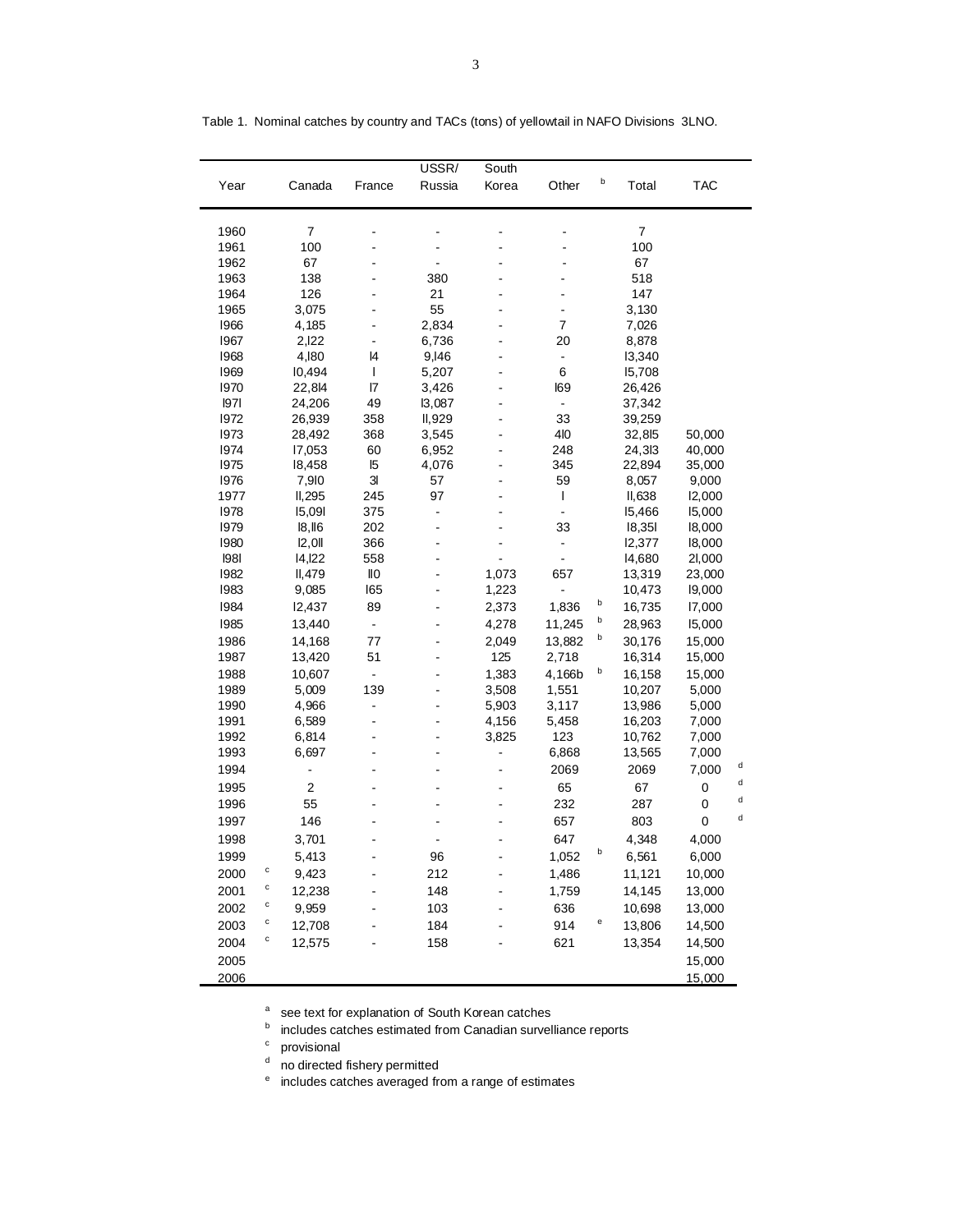|             |       | <b>OTTER TRAWL</b> |       |        |                    |
|-------------|-------|--------------------|-------|--------|--------------------|
| <b>YEAR</b> | 3L    | 3N                 | 30    | 3LNO   | <b>OTHER GEARS</b> |
| 1973        | 4,188 | 21,470             | 2,827 | 28,475 | 17                 |
| 1974        | 1,107 | 14,757             | 1,119 | 16,983 | 70                 |
| 1975        | 2,315 | 13,289             | 2,852 | 18,456 | $\overline{c}$     |
| 1976        | 448   | 4,978              | 2,478 | 7,904  | 6                  |
| 1977        | 2,546 | 7,166              | 1,583 | 11,295 | $\pmb{0}$          |
| 1978        | 2,537 | 10,705             | 1,793 | 15,035 | 56                 |
| 1979        | 2,575 | 14,359             | 1,100 | 18,034 | 82                 |
| 1980        | 1,892 | 9,501              | 578   | 11,971 | 40                 |
| 1981        | 2,345 | 11,245             | 515   | 14,105 | 17                 |
| 1982        | 2,305 | 7,554              | 1,607 | 11,466 | 13                 |
| 1983        | 2,552 | 5,737              | 770   | 9,059  | 26                 |
| 1984        | 5,264 | 6,847              | 318   | 12,429 | 8                  |
| 1985        | 3,404 | 9,098              | 829   | 13,331 | 9                  |
| 1986        | 2,933 | 10,196             | 1,004 | 14,133 | 35                 |
| 1987        | 1,584 | 10,248             | 1,529 | 13,361 | 59                 |
| 1988        | 1,813 | 7,146              | 1,475 | 10,434 | 173                |
| 1989        | 844   | 2,407              | 1,506 | 4,757  | 252                |
| 1990        | 1,263 | 2,725              | 664   | 4,652  | 317                |
| 1991        | 798   | 2,943              | 2,281 | 6,025  | 564                |
| 1992        | 95    | 1,266              | 4,636 | 5,994  | 820                |
| 1993        | 0     | 2,062              | 3,903 | 5,965  | 782                |
| 1994        | 0     | 0                  | 0     | 0      | 0                  |
| 1995        | 0     | 0                  | 0     | 0      | $\overline{c}$     |
| 1996        | 0     | 0                  | 0     | 0      | 0                  |
| 1997        | 0     | 0                  | 0     | 0      | 1                  |
| 1998        | 0     | 2,968              | 742   | 3,710  | 26                 |
| 1999        | 0     | 5,636              | 107   | 5,743  | 3                  |
| 2000        | 1,407 | 7,724              | 278   | 9,409  | 5                  |
| 2001        | 182   | 8,711              | 3,206 | 12,099 | 141                |
| 2002        | 22    | 7,705              | 2,016 | 9,743  | 215                |
| 2003        | 27    | 8,187              | 4,477 | 12691  | 16                 |
| 2004        | 2,760 | 7,204              | 2,602 | 12,566 | 10                 |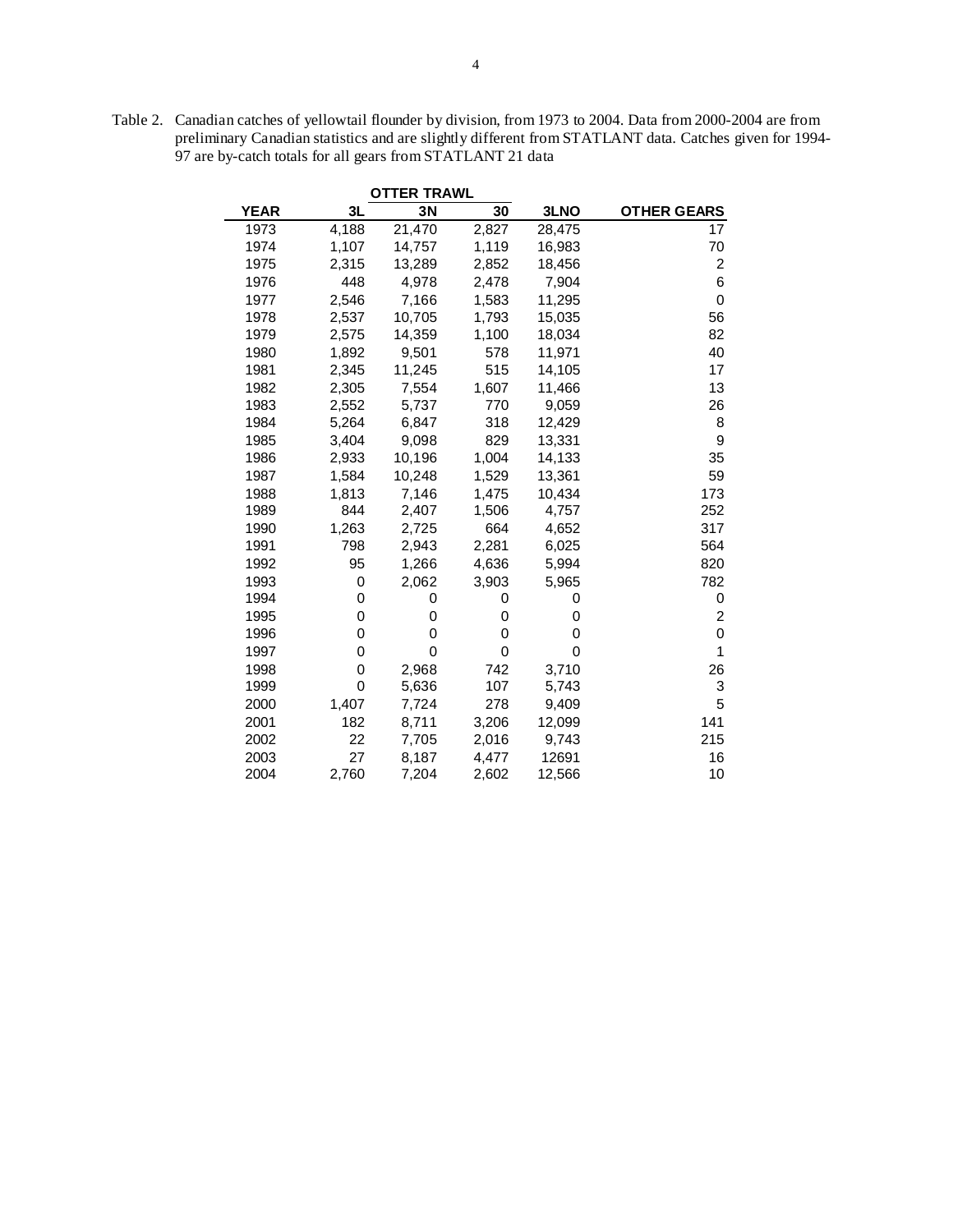|      | 3LNO BIOMASS (000t) |                | <b>3LNO Abundance (million)</b> |               |        |  |  |  |  |
|------|---------------------|----------------|---------------------------------|---------------|--------|--|--|--|--|
|      | <b>SPRING</b>       | <b>FALL</b>    |                                 | <b>Spring</b> | Fall   |  |  |  |  |
| 1984 | 217.7               | ٠              | 1984                            | 544.2         |        |  |  |  |  |
| 1985 | 146.8               | ٠              | 1985                            | 374.1         |        |  |  |  |  |
| 1986 | 138.2               | $\blacksquare$ | 1986                            | 326.5         |        |  |  |  |  |
| 1987 | 124.6               | ٠              | 1987                            | 394.2         |        |  |  |  |  |
| 1988 | 81.0                | ٠              | 1988                            | 203.1         |        |  |  |  |  |
| 1989 | 103.8               |                | 1989                            | 532.9         |        |  |  |  |  |
| 1990 | 103.1               | 65.8           | 1990                            | 367.4         | 192.5  |  |  |  |  |
| 1991 | 93.4                | 82.4           | 1991                            | 320.3         | 297.1  |  |  |  |  |
| 1992 | 61.4                | 64.5           | 1992                            | 217.4         | 215.9  |  |  |  |  |
| 1993 | 93.3                | 112.8          | 1993                            | 246.3         | 371.9  |  |  |  |  |
| 1994 | 55.6                | 106.4          | 1994                            | 148.4         | 287.9  |  |  |  |  |
| 1995 | 70.6                | 129.8          | 1995                            | 187.4         | 592.2  |  |  |  |  |
| 1996 | 175.6               | 134.3          | 1996                            | 639.4         | 579.1  |  |  |  |  |
| 1997 | 174.9               | 222.9          | 1997                            | 695.5         | 781.5  |  |  |  |  |
| 1998 | 202.2               | 231.6          | 1998                            | 733.6         | 828.2  |  |  |  |  |
| 1999 | 365.7               | 249.9          | 1999                            | 1289.9        | 937.1  |  |  |  |  |
| 2000 | 287.5               | 335.0          | 2000                            | 922.5         | 1152.3 |  |  |  |  |
| 2001 | 366.0               | 475.8          | 2001                            | 1328.5        | 1651.9 |  |  |  |  |
| 2002 | 199.5               | 339.7          | 2002                            | 690.9         | 1174.8 |  |  |  |  |
| 2003 | 386.5               | 368.3          | 2003                            | 1250.1        | 1262.6 |  |  |  |  |
| 2004 | 307.9               | 374.7          | 2004                            | 966.7         | 1431.0 |  |  |  |  |

Table 3. A comparison of spring and fall abundance and biomass estimates derived from Canadian bottom trawl surveys in Div. 3LNO. All data are in Campelen trawl equivalents.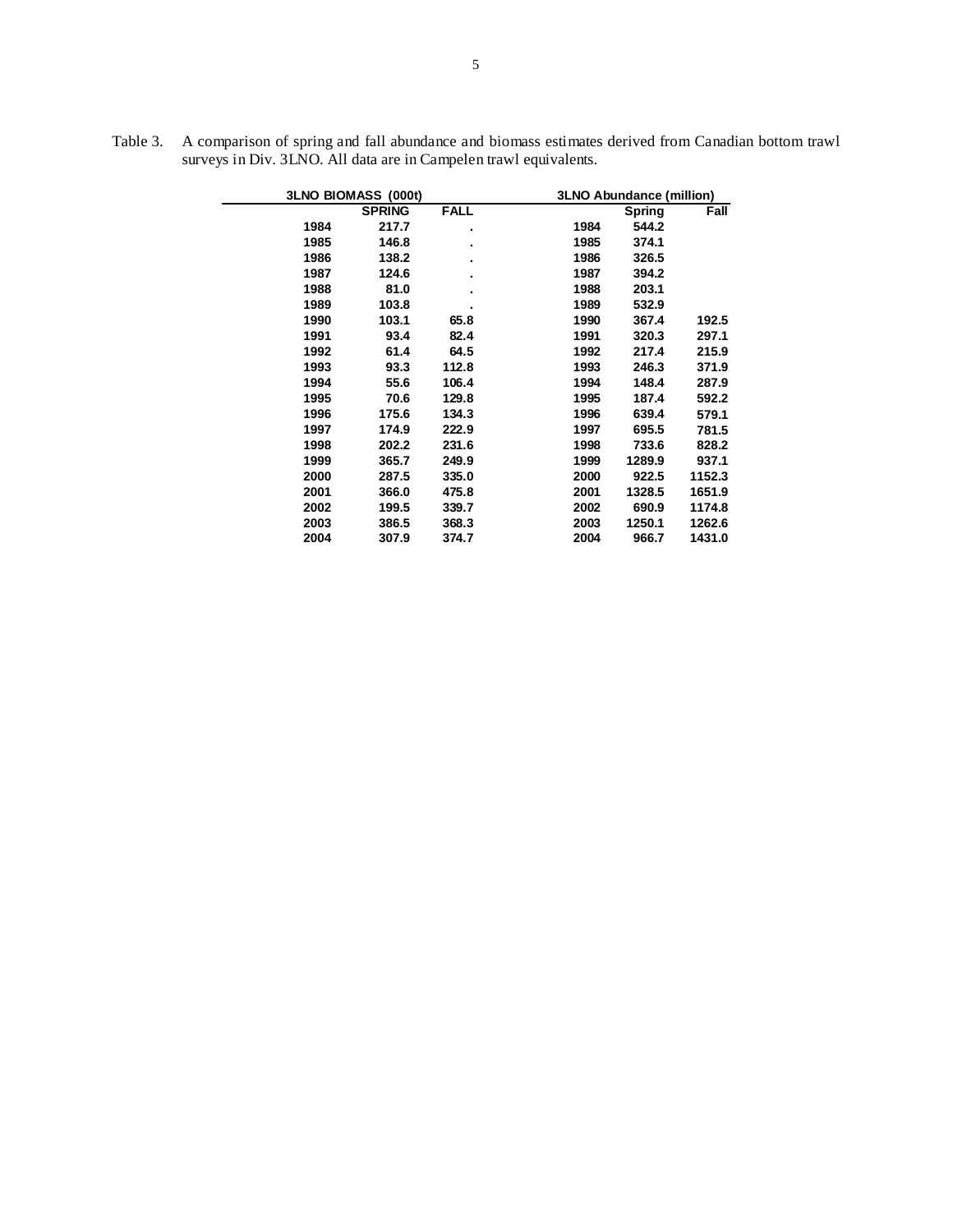| Depth           | Stratum | No. of    | 1984                 | 1985     | 1986    | 1987                 | 1988             | 1989     | 1990  | 1991 | 1992    | 1993                                                                         | 1994    | 1995  | 1996       | 1997 |
|-----------------|---------|-----------|----------------------|----------|---------|----------------------|------------------|----------|-------|------|---------|------------------------------------------------------------------------------|---------|-------|------------|------|
| Range           |         | trawlable | AN 28                | WT 28-30 | WT 48   | WT 58-60             | WT 70,71         | WT 82,83 | WT 96 |      |         | WT 106,107 WT 120-122 WT 137,138 WT 152-154 WT 169,170 WT 189-191 WT 205-208 |         |       |            |      |
| (m)             |         | Units     |                      |          |         |                      |                  |          |       |      |         |                                                                              |         |       |            |      |
| $30 - 56$       | 784     | 36866.37  |                      |          |         |                      |                  |          |       |      |         |                                                                              |         |       |            |      |
| 57-92           | 350     | 284,889.0 | 0.4                  | 1.0      | 0.6     | 0.2                  | 0.4              | 0.2      | 0.0   | 0.2  | 0.0     | $0.0$                                                                        | 0.0     | $0.0$ | 0.2        | 0.0  |
|                 | 363     | 244,858.7 | 5.4                  | 3.1      | 1.7     | 1.6                  | 1.1              | 0.4      | 0.8   | 0.1  | 0.0     | $0.0$                                                                        | 0.0     | 0.0   | 0.5        | 0.1  |
|                 | 371     | 154,206.0 |                      |          |         |                      |                  |          |       |      |         |                                                                              |         |       |            |      |
|                 | 372     | 338,400.3 | 15.7                 | 16.3     | 9.7     | 3.8                  | 2.1              | 3.4      | 1.3   | 0.7  | 0.1     | 0.1                                                                          | 0.0     | 0.0   | 0.4        | 0.2  |
|                 | 384     | 154,068.4 |                      | 0.6      | 0.2     | 0.2                  | 0.0              | $0.0\,$  | 0.0   | 0.0  | 0.0     | $0.0$                                                                        | 0.0     | 0.0   | 0.0        | 0.1  |
|                 | 785     | 63,965.9  |                      |          |         |                      |                  |          |       |      |         |                                                                              |         |       |            |      |
| <b>TOTAL</b>    |         |           | 21.6                 | 21.0     | 12.2    | 5.7                  | 3.7              | 4.0      | 2.2   | 1.0  | 0.2     | 0.1                                                                          | 0.0     | 0.0   | 1.1        | 0.4  |
| 93-183          | 328     | 208,955.3 | 0.0                  | 0.0      | 0.0     | 0.0                  | 0.0              | 0.0      | 0.0   | 0.0  | 0.0     | 0.0                                                                          | 0.0     | 0.0   | 0.0        | 0.0  |
|                 | 341     | 216,521.2 | 0.0                  | 0.0      | 0.0     | 0.0                  | 0.0              | 0.0      | 0.0   | 0.0  | 0.0     | 0.0                                                                          | 0.0     | 0.0   | 0.0        | 0.0  |
|                 | 342     | 80,473.2  | 0.0                  | 0.0      | 0.0     | 0.0                  | 0.0              | 0.0      | 0.0   | 0.0  | 0.0     | 0.0                                                                          | 0.0     | 0.0   | 0.0        | 0.0  |
|                 | 343     | 72,219.6  |                      | 0.0      | 0.0     | 0.0                  | 0.0              | 0.0      | 0.0   | 0.0  | 0.0     | 0.0                                                                          | 0.0     | 0.0   | 0.0        | 0.0  |
|                 | 348     |           |                      | 0.0      | 0.0     | 0.0                  | 0.0              | 0.0      | 0.0   | 0.0  | 0.0     | 0.0                                                                          | 0.0     | 0.0   | 0.0        | 0.0  |
|                 |         | 291,629.5 |                      |          |         |                      |                  |          |       |      |         |                                                                              |         |       |            |      |
|                 | 349     | 290,804.1 | 0.0                  | 0.0      | 0.3     | 0.0                  | 0.0              | 0.0      | 0.0   | 0.0  | 0.0     | 0.0                                                                          | 0.0     | 0.0   | 0.0        | 0.0  |
|                 | 364     | 387,509.6 | 0.3                  | 0.0      | 0.0     | 0.0                  | 0.0              | 0.0      | 0.0   | 0.0  | 0.0     | 0.0                                                                          | 0.0     | 0.0   | 0.0        | 0.0  |
|                 | 365     | 143,201.1 |                      | 0.0      | 0.0     | 0.0                  | 0.0              | 0.0      | 0.0   | 0.0  | 0.0     | 0.0                                                                          | 0.0     | 0.0   | 0.0        | 0.0  |
|                 | 370     | 181,580.6 |                      | 0.0      | 0.0     | 0.0                  | 0.0              | 0.0      | 0.0   | 0.0  | 0.0     | 0.0                                                                          | 0.0     | 0.0   | 0.0        | 0.0  |
|                 | 385     | 324,093.9 |                      | 0.0      | 0.0     | 0.0                  | 0.0              | 0.0      | 0.0   | 0.0  | 0.0     | 0.0                                                                          | 0.0     | 0.0   | 0.0        | 0.0  |
|                 | 390     | 203,728.0 |                      | 0.0      | 0.0     | 0.0                  | 0.0              | 0.0      | 0.0   | 0.0  | 0.0     | 0.0                                                                          | 0.0     | 0.0   | 0.0        | 0.0  |
|                 | 786     | 11,555.1  |                      |          |         |                      |                  |          |       |      |         |                                                                              |         |       |            |      |
|                 | 787     | 84,325.0  |                      |          |         |                      |                  |          |       |      |         |                                                                              |         |       |            |      |
|                 | 794     | 29,713.2  |                      |          |         |                      |                  |          |       |      |         |                                                                              |         |       |            |      |
|                 | 797     | 13,481.0  |                      |          |         |                      |                  |          |       |      |         |                                                                              |         |       |            |      |
| <b>TOTAL</b>    |         |           | 0.3                  | 0.1      | 0.3     | 0.1                  | 0.0              | 0.0      | 0.0   | 0.0  | 0.0     | 0.0                                                                          | 0.0     | 0.0   | 0.0        | 0.0  |
| 184-274         | 344     |           |                      | 0.0      | 0.0     | 0.0                  | 0.0              | 0.0      | 0.0   | 0.0  | 0.0     | 0.0                                                                          | 0.0     | 0.0   | 0.0        | 0.0  |
|                 |         | 205,516.3 | $\ddot{\phantom{a}}$ |          |         |                      |                  |          |       |      |         |                                                                              |         |       |            |      |
|                 | 347     | 135,222.6 |                      | 0.0      | 0.0     | 0.0                  | 0.0              | 0.0      | 0.0   | 0.0  | 0.0     | 0.0                                                                          | 0.0     | 0.0   | 0.0        | 0.0  |
|                 | 366     | 191,760.2 |                      | 0.0      | 0.0     | 0.0                  | 0.0              | 0.0      | 0.0   |      | 0.0     | 0.0                                                                          | 0.0     | 0.0   | 0.0        | 0.0  |
|                 | 369     | 132,196.2 |                      | 0.0      | 0.0     | 0.0                  | 0.0              | 0.0      | 0.0   | 0.0  | 0.0     | 0.0                                                                          | 0.0     | 0.0   | 0.0        | 0.0  |
|                 | 386     | 135,222.6 |                      | 0.0      | 0.0     | 0.0                  | 0.0              | 0.0      | 0.0   | 0.0  | 0.0     | 0.0                                                                          | 0.0     | 0.0   | 0.0        | 0.0  |
|                 | 389     | 112,937.7 |                      | 0.0      | 0.0     | 0.0                  | 0.0              | 0.0      | 0.0   | 0.0  | 0.0     | 0.0                                                                          | 0.0     | 0.0   | 0.0        | 0.0  |
|                 | 391     | 38,792.2  |                      | 0.0      | 0.0     | 0.0                  | 0.0              | 0.0      | 0.0   | 0.0  | $\cdot$ | 0.0                                                                          | 0.0     | 0.0   | 0.0        | 0.0  |
|                 | 795     | 22,560.0  |                      |          |         |                      |                  |          |       |      |         |                                                                              |         |       |            |      |
| <b>TOTAL</b>    |         |           |                      | 0.0      | 0.0     | 0.0                  | 0.0              | 0.0      | 0.0   | 0.0  | 0.0     | 0.0                                                                          | 0.0     | 0.0   | 0.0        | 0.0  |
| 275-366         | 345     | 196,987.5 |                      | 0.0      | 0.0     | 0.0                  | 0.0              | $0.0\,$  | 0.0   | 0.0  | 0.0     | $0.0$                                                                        | 0.0     | 0.0   | 0.0        | 0.0  |
|                 | 346     | 118,990.3 |                      | 0.0      | 0.0     | 0.0                  | 0.0              | 0.0      | 0.0   |      | 0.0     | 0.0                                                                          | 0.0     | 0.0   | 0.0        | 0.0  |
|                 | 368     | 45,945.4  |                      | 0.0      | 0.0     | 0.0                  | 0.0              | 0.0      | 0.0   |      | 0.0     | 0.0                                                                          | 0.0     | 0.0   | 0.0        | 0.0  |
|                 | 387     | 98,768.9  |                      | 0.0      | 0.0     | 0.0                  | 0.0              | 0.0      | 0.0   | 0.0  | 0.0     | 0.0                                                                          | 0.0     | 0.0   | 0.0        | 0.0  |
|                 |         |           |                      |          |         |                      |                  |          |       |      |         |                                                                              |         |       |            |      |
|                 | 388     | 49,659.6  |                      | 0.0      | 0.0     | 0.0                  | 0.0              | 0.0      | 0.0   | 0.0  | 0.0     | 0.0                                                                          | 0.0     | 0.0   | 0.0        | 0.0  |
|                 | 392     | 19,946.4  |                      | 0.0      | 0.0     | 0.0                  | 0.0              | 0.0      | 0.0   | 0.0  |         | 0.0                                                                          | 0.0     | 0.0   | 0.0        | 0.0  |
|                 | 796     | 24,073.2  |                      | $\cdot$  | $\cdot$ | $\ddot{\phantom{a}}$ |                  |          |       |      |         |                                                                              |         |       |            |      |
|                 | 798     | 13,756.1  |                      |          |         |                      |                  |          |       |      |         |                                                                              |         |       |            |      |
| <b>TOTAL</b>    |         |           |                      | 0.0      | 0.0     | 0.0                  | 0.0              | 0.0      | 0.0   | 0.0  | 0.0     | 0.0                                                                          | 0.0     | 0.0   | 0.0        | 0.0  |
| 367-549         | 729     | 25,586.4  |                      | 0.0      |         |                      |                  |          |       | 0.0  |         | 0.0                                                                          | 0.0     | 0.0   | 0.0        | 0.0  |
|                 | 731     | 29,713.2  |                      | 0.0      |         |                      |                  |          |       | 0.0  | 0.0     | 0.0                                                                          | 0.0     | 0.0   | 0.0        | 0.0  |
|                 | 733     | 64,378.6  |                      | 0.0      |         |                      |                  |          |       | 0.0  | 0.0     | 0.0                                                                          | $0.0\,$ | 0.0   | 0.0        | 0.0  |
|                 | 735     | 37,416.6  |                      | 0.0      |         |                      |                  |          |       |      | 0.0     | 0.0                                                                          | 0.0     | 0.0   | 0.0        | 0.0  |
|                 | 792     | 6,878.1   |                      |          |         |                      |                  |          |       |      |         |                                                                              |         |       |            |      |
| <b>TOTAL</b>    |         |           |                      | 0.0      | 0.0     | 0.0                  | 0.0              | 0.0      | 0.0   | 0.0  | 0.0     | 0.0                                                                          | 0.0     | 0.0   | 0.0        | 0.0  |
| 550-731         | 730     | 23,385.4  |                      | 0.0      |         |                      |                  |          |       | 0.0  |         | 0.0                                                                          | 0.0     | 0.0   | 0.0        | 0.0  |
|                 | 732     | 31,776.6  |                      | 0.0      |         |                      |                  |          |       |      | 0.0     |                                                                              | 0.0     | 0.0   |            |      |
|                 | 734     |           |                      | 0.0      |         |                      |                  |          |       | 0.0  | 0.0     | 0.0<br>0.0                                                                   |         | 0.0   | 0.0<br>0.0 | 0.0  |
|                 |         | 31,363.9  |                      |          |         |                      |                  |          |       | 0.0  |         |                                                                              | 0.0     |       |            | 0.0  |
|                 | 736     | 24,073.2  |                      | 0.0      |         |                      |                  |          |       |      | 0.0     | 0.0                                                                          | 0.0     | 0.0   | 0.0        | 0.0  |
| <b>TOTAL</b>    |         |           |                      | 0.0      |         |                      |                  |          |       | 0.0  | 0.0     | 0.0                                                                          | 0.0     | 0.0   | 0.0        | 0.0  |
| 732-914         | 737     | 31,226.4  |                      | $\cdot$  |         | ×.                   |                  |          |       |      |         |                                                                              | 0.0     |       |            |      |
|                 | 741     | 30,676.1  |                      |          |         |                      |                  |          |       |      |         |                                                                              | $0.0\,$ |       |            |      |
|                 | 745     | 47,871.3  |                      |          |         |                      |                  |          |       |      |         |                                                                              | 0.0     |       |            |      |
|                 | 748     | 21,872.2  |                      |          |         |                      |                  |          |       |      |         |                                                                              | 0.0     |       |            |      |
| <b>TOTAL</b>    |         |           |                      |          |         |                      |                  |          |       |      |         |                                                                              | 0.0     |       |            |      |
| Biomass ('000t) |         |           | 21.9                 | 21.1     | 12.6    | 5.8                  | $\overline{3.7}$ | 4.0      | 2.2   | 1.1  | 0.2     | 0.1                                                                          | 0.0     | 0.0   | 1.1        | 0.5  |
| Upper C.I.      |         |           | 38.9                 | 32.0     | 18.3    | 8.5                  | 5.4              | 6.8      | 4.0   | 1.8  | 0.4     | 0.3                                                                          | 0.1     | 0.0   | 1.7        | 0.8  |
|                 |         |           |                      |          |         |                      |                  |          |       |      |         |                                                                              |         |       |            |      |
| Lower C.I.      |         |           | 4.8                  | 10.2     | 6.8     | 3.1                  | 2.1              | 1.2      | 0.5   | 0.4  | $-0.1$  | $-0.1$                                                                       | 0.0     | 0.0   | 0.5        | 0.1  |

**Table 4. Biomass estimates ('000t) of Yellowtail Flounder by stratum, Div 3L - Spring**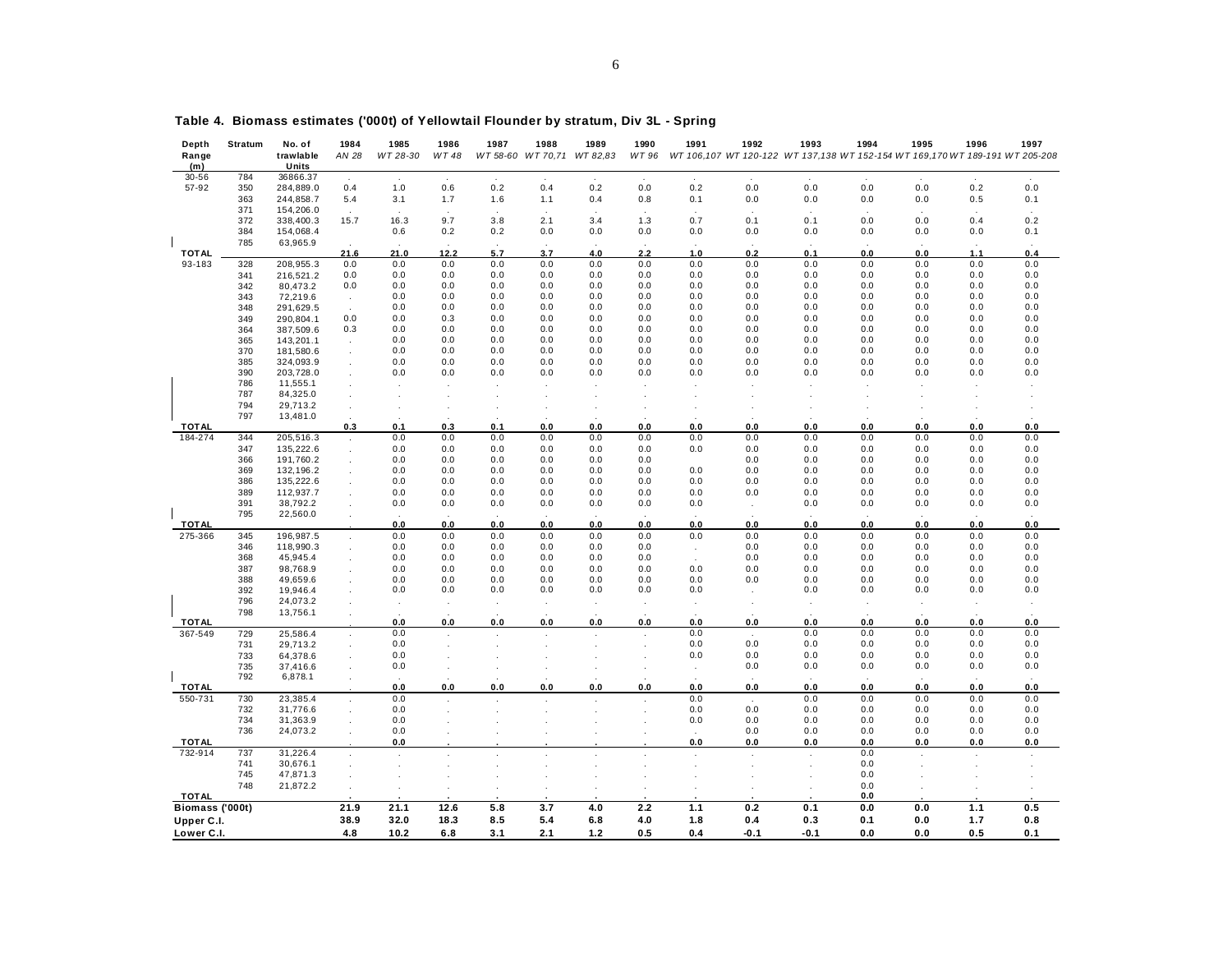| Depth<br>Range<br>(m) | Stratum    | No. of<br>trawlable<br><b>Units</b> | 1984<br>AN 27 | 1985<br>AN 43<br>WT29 | 1986<br><b>WT47</b> | 1987<br>WT 58.59 | 1988<br>WT 70 | 1989<br>WT 82 | 1990<br>WT 95,96 | 1991<br>WT 106 | 1992<br>WT 119.120 | 1993        | 1994<br>WT 136, 137 WT 152, 153 | 1995<br>WT 168,169 | 1996<br>WT 189 | 1997<br>WT 205,206 | 1998         | 1999<br>WT221-24 WT 239-40 WT316,317WT367-69 WT421-24 WT480-81 WT 547-48 | 2000         | 2001         | 2002         | 2003         | 2004         |
|-----------------------|------------|-------------------------------------|---------------|-----------------------|---------------------|------------------|---------------|---------------|------------------|----------------|--------------------|-------------|---------------------------------|--------------------|----------------|--------------------|--------------|--------------------------------------------------------------------------|--------------|--------------|--------------|--------------|--------------|
| 56                    | 375        | 219,134.8                           | 32.9          | 17.1                  | 39.8                | 22.8             | 11.1          | 4.6           | 18.5             | 2.6            | 25.9               | 10.8        | 2.7                             | 13.1               | 17.3           | 19.2               | 19.9         | 21.9                                                                     | 15.4         | 18.5         | 14.4         | 29.3         | 20.6         |
|                       | 376        | 206,204.1                           | 6.2           | 13.8                  | 13.8                | 16.2             | 2.6           | 25.1          | 14.6             | 29.6           | 4.6                | 1.1         | 0.1                             | 0.6                | 1.1            | 25.5               | 20.5         | 31.0                                                                     | 15.0         | 52.3         | 10.4         | 54.8         | 43.2         |
| TOTAL                 |            |                                     | 39.1          | 30.9                  | 53.6                | 39.0             | 13.7          | 29.7          | 33.1             | 32.2           | 30.6               | 11.9        | 2.8                             | 13.7               | 18.4           | 44.7               | 40.4         | 52.9                                                                     | 30.4         | 70.8         | 24.8         | 84.2         | 63.8         |
| 57-92                 | 360        | 411,582.8                           | 43.9          | 19.0                  | 4.6                 | 3.1              | 1.0           | 25.1          | 5.0              | 5.0            | 10.4               | 3.6         | 1.0                             | 16.3               | 28.0           | 16.1               | 32.0         | 76.5                                                                     | 26.2         | 60.2         | 87.9         | 78.7         | 73.4         |
|                       | 361        | 254,900.7                           | 32.3          | 15.3                  | 9.8                 | 14.8             | 17.9          | 11.1          | 26.8             | 21.0           | 7.5                | 21.0        | 41.8                            | 27.7               | 27.1           | 26.1               | 31.2         | 31.4                                                                     | 32.9         | 41.9         | 26.1         | 41.7         | 33.6         |
|                       | 362        | 346,653.9                           | 30.1          | 11.1                  | 21.2                | 14.0             | 12.2          | 8.5           | 10.5             | 8.5            | 1.0                | 14.2        | 0.5                             | 0.1                | 28.9           | 33.7               | 38.8         | 57.6                                                                     | 56.3         | 42.9         | 4.3          | 29.2         | 27.2         |
|                       | 373        | 346,653.9                           | 18.3          | 9.1                   | 4.8                 | 6.2              | 6.3           | 3.8           | 0.3              | 2.5            | 0.0                | 0.0         | 0.3                             | 0.0                | 0.6            | 0.3                | 1.1          | 11.1                                                                     | 42.0         | 79.0         | 2.8          | 33.1         | 5.9          |
|                       | 374        | 128,069.4                           | 3.9           | 2.7                   | 1.1                 | 0.6              | 0.3           | 0.0           | 0.1              | 0.0            | 0.1                | 0.0         | 0.0                             | 0.1                | 0.9            | 0.4                | 0.1          | 8.8                                                                      | 9.5          | 3.1          | 1.3          | 13.2         | 12.7         |
|                       | 383        | 92,716.2                            | 0.2           | 0.0                   | 0.0                 | 0.0              | 0.0           | 0.0           | 0.0              | 0.0            | 0.0                | 0.0         | 0.0                             | 0.0                | 0.0            | 0.0                | 0.0          | 0.0                                                                      | 0.0          | 0.0          | 0.0          | 0.0          | 0.0          |
| <b>TOTAL</b>          |            |                                     | 128.6<br>0.0  | 57.3<br>0.0           | 41.6<br>0.0         | 38.6<br>0.0      | 37.7<br>0.0   | 48.6<br>0.0   | 42.6<br>0.0      | 36.9<br>0.0    | 19.1<br>0.0        | 38.8<br>0.0 | 43.6<br>0.0                     | 44.2<br>0.0        | 85.6<br>0.0    | 76.6<br>0.0        | 103.2<br>0.0 | 185.5<br>0.0                                                             | 166.9<br>0.1 | 227.1<br>0.0 | 122.4<br>0.0 | 196.0<br>0.0 | 152.9<br>0.0 |
| 93-183                | 359        | 57,913.2                            | 0.0           | 0.0                   | 0.0                 | 0.0              | 0.0           | 0.0           | 0.0              | 0.0            | 0.0                | 0.0         | 0.0                             | 0.0                | 0.0            | 0.0                | 0.0          | 0.0                                                                      | 0.0          | 0.0          | 0.0          | 0.0          | 0.0          |
|                       | 377<br>382 | 13,756.1<br>89,002.0                | 0.0           | 0.0                   | 0.0                 | 0.0              | 0.0           | 0.0           | 0.0              | 0.0            | 0.0                | 0.0         | 0.0                             | 0.0                | 0.0            | 0.0                | 0.0          | 0.0                                                                      | 0.0          | 0.0          | 0.0          | 0.0          | 0.0          |
| <b>TOTAL</b>          |            |                                     | 0.0           | 0.0                   | 0.0                 | 0.0              | 0.0           | 0.0           | 0.0              | 0.0            | 0.0                | 0.0         | 0.0                             | 0.0                | 0.0            | 0.0                | 0.0          | 0.0                                                                      | 0.1          | 0.0          | 0.0          | 0.0          | 0.0          |
| 184-274               | 358        | 30,951.2                            | 0.0           | 0.0                   | 0.0                 | 0.0              | 0.0           | 0.0           | 0.0              | 0.0            | 0.0                | 0.0         | 0.0                             | 0.0                | 0.0            | 0.0                | 0.0          | 0.0                                                                      | 0.0          | 0.0          | 0.0          | 0.0          | 0.0          |
|                       | 378        | 19,121.0                            | 0.0           | 0.0                   | 0.0                 | 0.0              | 0.0           | 0.0           | 0.0              | 0.0            | 0.0                | 0.0         | 0.0                             | 0.0                | 0.0            | 0.0                | 0.0          | 0.0                                                                      | 0.0          | 0.0          | 0.0          | 0.0          | 0.0          |
|                       | 381        | 25,036.1                            | 0.0           | 0.0                   | 0.0                 | 0.0              | 0.0           | 0.0           | 0.0              | 0.0            | 0.0                | 0.0         | 0.0                             | 0.0                | 0.0            | 0.0                | 0.0          | 0.0                                                                      | 0.0          | 0.0          | 0.0          | 0.0          | 0.0          |
| <b>TOTAL</b>          |            |                                     | 0.0           | 0.0                   | 0.0                 | 0.0              | 0.0           | 0.0           | 0.0              | 0.0            | 0.0                | 0.0         | 0.0                             | 0.0                | 0.0            | 0.0                | 0.0          | 0.0                                                                      | 0.0          | 0.0          | 0.0          | 0.0          | 0.0          |
| 275-366               | 357        | 22,560.0                            | 0.0           | 0.0                   | 0.0                 |                  | 0.0           | 0.0           | 0.0              | 0.0            | 0.0                | 0.0         | 0.0                             | 0.0                | 0.0            | 0.0                | 0.0          | 0.0                                                                      | 0.0          | 0.0          | 0.0          | 0.0          | 0.0          |
|                       | 379        | 14,581.5                            | 0.0           | 0.0                   | 0.0                 | 0.0              | 0.0           | 0.0           | 0.0              | 0.0            | 0.0                | 0.0         | 0.0                             | 0.0                | 0.0            | 0.0                | 0.0          | 0.0                                                                      | 0.0          | 0.0          | 0.0          | 0.0          | 0.0          |
|                       | 380        | 15,957.1                            | 0.0           | 0.0                   | 0.0                 | 0.0              | 0.0           | 0.0           | 0.0              | 0.0            | 0.0                | 0.0         | 0.0                             | 0.0                | 0.0            | 0.0                | 0.0          | 0.0                                                                      | 0.0          | 0.0          | 0.0          | 0.0          | 0.0          |
| <b>TOTAL</b>          |            |                                     | 0.0           | 0.0                   | 0.0                 | 0.0              | 0.0           | 0.0           | 0.0              | 0.0            | 0.0                | 0.0         | 0.0                             | 0.0                | 0.0            | 0.0                | 0.0          | 0.0                                                                      | 0.0          | 0.0          | 0.0          | 0.0          | 0.0          |
| 367-549               | 723        | 21,322.0                            |               |                       |                     |                  |               |               |                  | 0.0            | 0.0                | 0.0         | 0.0                             | 0.0                | 0.0            | 0.0                | 0.0          | 0.0                                                                      | 0.0          | 0.0          | 0.0          | 0.0          | 0.0          |
|                       | 725        | 14,443.9                            |               |                       |                     |                  |               |               |                  | 0.0            |                    | 0.0         | 0.0                             | 0.0                | 0.0            | 0.0                | 0.0          | 0.0                                                                      | 0.0          | 0.0          | 0.0          | 0.0          | 0.0          |
|                       | 727        | 22,009.8                            |               |                       |                     |                  |               |               |                  | 0.0            | 0.0                | 0.0         | 0.0                             | 0.0                | 0.0            | 0.0                | 0.0          | 0.0                                                                      | 0.0          | 0.0          | 0.0          | 0.0          | 0.0          |
| TOTAL                 |            |                                     |               |                       |                     |                  |               |               |                  | 0.0            | 0.0                | 0.0         | 0.0                             | 0.0                | 0.0            | 0.0                | 0.0          | 0.0                                                                      | 0.0          | 0.0          | 0.0          | 0.0          | 0.0          |
| 550-731               | 724        | 17,057.6                            |               |                       |                     |                  |               |               |                  | 0.0            | 0.0                | 0.0         | 0.0                             | 0.0                | 0.0            | 0.0                | 0.0          | 0.0                                                                      | 0.0          | 0.0          | 0.0          | 0.0          | 0.0          |
|                       | 726        | 9,904.4                             |               |                       |                     |                  |               |               |                  | 0.0            | 0.0                | 0.0         | 0.0                             | 0.0                | 0.0            | 0.0                | 0.0          | 0.0                                                                      | 0.0          | 0.0          | 0.0          | 0.0          | 0.0          |
|                       | 728        | 21,459.5                            |               |                       |                     |                  |               |               |                  | 0.0            | 0.0                | 0.0         | 0.0                             | 0.0                | 0.0            |                    | 0.0          | 0.0                                                                      | 0.0          | 0.0          | 0.0          | 0.0          | 0.0          |
| <b>TOTAL</b>          |            |                                     |               |                       |                     |                  |               |               |                  | 0.0            | 0.0                | 0.0         | 0.0                             | 0.0                | 0.0            | 0.0                | 0.0          | 0.0                                                                      | 0.0          | 0.0          | 0.0          | 0.0          | 0.0          |
| 732-914               | 752        | 18,433.2                            |               |                       |                     |                  |               |               |                  |                |                    |             | 0.0                             |                    |                |                    |              |                                                                          |              |              |              |              |              |
|                       | 756<br>760 | 14,581.5<br>21,184.4                |               |                       |                     |                  |               |               |                  |                |                    |             | 0.0<br>0.0                      |                    |                |                    |              |                                                                          |              |              |              |              |              |
| TOTAL                 |            |                                     |               |                       |                     |                  |               |               |                  |                |                    |             | 0.0                             |                    |                |                    |              |                                                                          |              |              |              |              |              |
|                       |            |                                     | 167.7         | 88.2                  | 95.1                | 77.5             | 51.4          | 78.3          | 75.7             | 69.1           | 49.6               | 50.8        | 46.3                            | 57.9               | 103.9          | 121.3              | 143.7        | 238.5                                                                    | 197.3        | 297.9        | 147.3        | 280.2        | 216.7        |
| Biomass ('000t)       |            |                                     |               |                       |                     |                  |               |               |                  |                |                    |             |                                 |                    |                |                    |              |                                                                          |              |              |              |              |              |
| Upper C.I.            |            |                                     | 223.2         | 111.9                 | 135.2               | 108.5            | 71.4          | 115.4         | 108.1            | 95.3           | 79.1               | 86.5        | 81.5                            | 87.2               | 129.7          | 171.7              | 192.6        | 305.8                                                                    | 248.4        | 447.6        | 192.1        | 332.2        | 276.3        |
| Lower C.I.            |            |                                     | 112.1         | 64.5                  | 55.1                | 46.6             | 31.4          | 41.2          | 43.3             | 42.9           | 20.1               | 15.0        | 11.2                            | 28.6               | 78.2           | 70.9               | 94.8         | 171.1                                                                    | 146.2        | 148.3        | 102.5        | 228.2        | 157.2        |
|                       |            |                                     |               |                       |                     |                  |               |               |                  |                |                    |             |                                 |                    |                |                    |              |                                                                          |              |              |              |              |              |

### **Table 5. Biomass estimates ('000t) of Yellowtail Flounder by stratum, Div 3N - Spring**

7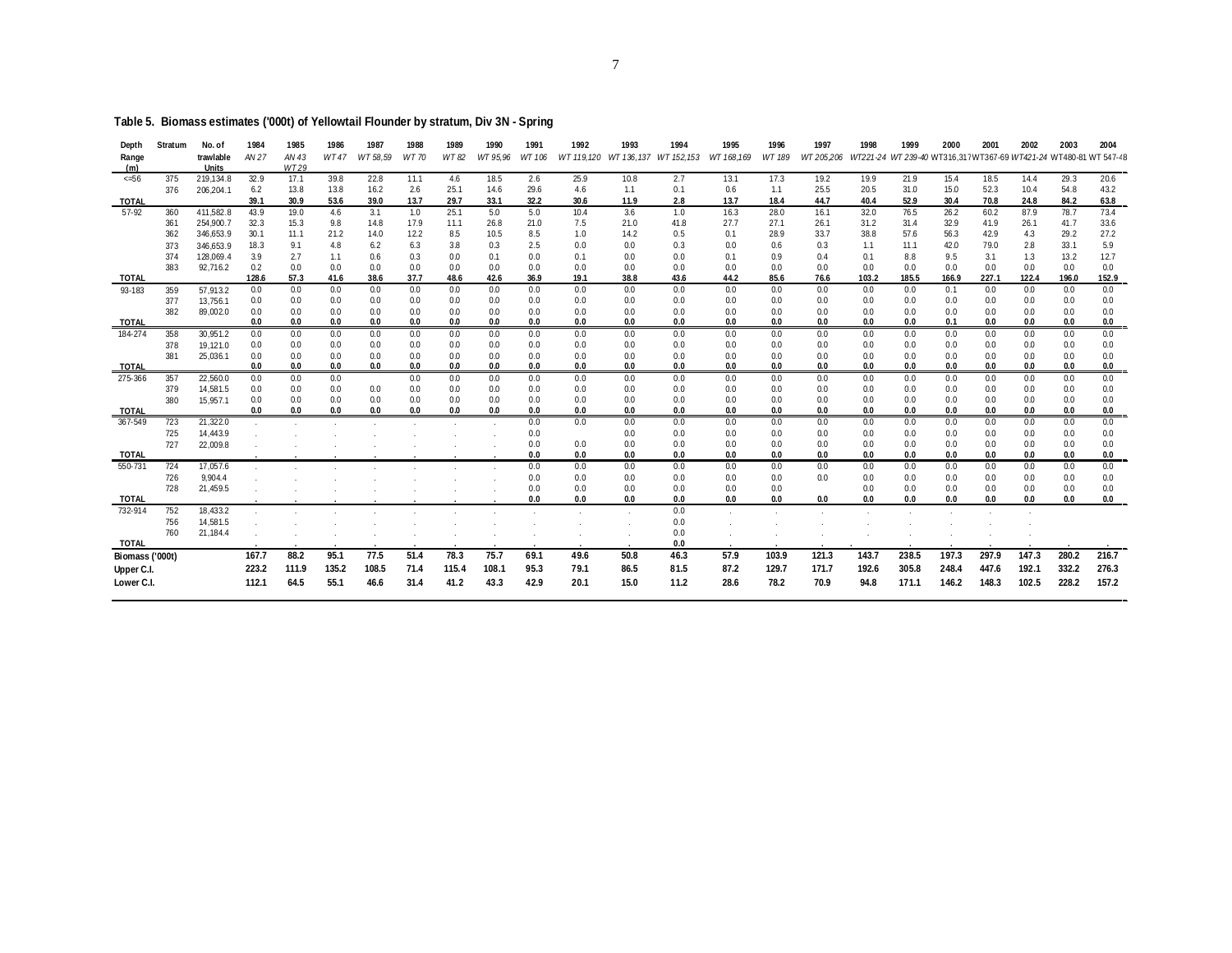## **Table 6. Biomass estimates ('000t) of Yellowtail Flounder by stratum, Div 30 - Spring**

| Depth<br>Range<br>(m) | Stratum    | No. of<br>trawlable<br>Units | 1984<br>AN 27 | 1985<br>AN 43 | 1986<br>WT 47 | 1987<br>WT 58 | 1988<br><b>WT70</b> | 1989<br>WT 82 | 1990<br>WT 94.95 | 1991<br>WT 105 | 1992<br>WT 119.120 | 1993<br>WT 136 | 1994<br>WT 152 | 1995<br>WT 168 | 1996<br>WT 188.189 | 1997<br>WT204.205 | 1998<br>WT221-24 | 1999       | 2000<br>WT238-39 WT315-317 WT365-67 WT419-21 | 2001       | 2002       | 2003<br>WT479 | 2004<br>WT546-47 |
|-----------------------|------------|------------------------------|---------------|---------------|---------------|---------------|---------------------|---------------|------------------|----------------|--------------------|----------------|----------------|----------------|--------------------|-------------------|------------------|------------|----------------------------------------------|------------|------------|---------------|------------------|
| 57-92                 | 330        | 287,365.1                    | 0.2           | 1.9           | 0.7           | 0.2           | 0.2                 | 0.3           | 0.2              | 1.1            | 0.0                | 0.0            | 0.0            | 0.0            | 0.3                | 0.1               | 0.0              | 0.1        | 6.8                                          | 0.7        | 0.5        | 0.6           | 0.9              |
|                       | 331        | 62,727.9                     | 1.4           | 1.9           | 0.2           | 0.8           | 0.3                 | 0.9           | 0.0              | 0.0            | 0.0                | 0.1            | 0.2            | 0.0            | 0.0                | 0.1               | 0.0              | 1.7        | 1.2                                          | 0.6        | 0.4        | 2.4           | 0.8              |
|                       | 338        | 261,090.9                    | 3.3           | 2.8           | 1.4           | 0.5           | 5.1                 | 1.7           | 1.4              | 1.3            | 2.1                | 1.4            | 0.7            | 1.3            | 8.0                | 6.5               | 5.5              | 7.2        | 4.7                                          | 14.1       | 3.3        | 3.0           | 1.6              |
|                       | 340        | 236,054.8                    | 0.7           | 1.5           | 1.8           | 4.3           | 1.1                 | 0.8           | 2.0              | 0.6            | 0.4                | 0.4            | 0.0            | 0.0            | 0.0                | 0.8               | 0.2              | 1.0        | 4.2                                          | 1.0        | 0.7        | 4.8           | 0.5              |
|                       | 351        | 346.653.9                    | 12.4          | 13.0          | 11.7          | 6.0           | 11.2                | 6.9           | 8.4              | 4.0            | 1.1                | 0.8            | 0.0            | 0.1            | 4.7                | 9.2               | 6.2              | 31.1       | 12.1                                         | 15.4       | 4.8        | 9.7           | 21.1             |
|                       | 352        | 354,907.6                    | 10.0          | 8.7           | 10.7          | 15.2          | 7.5                 | 8.0           | 11.2             | 13.6           | 7.1                | 33.0           | 8.1            | 5.5            | 46.0               | 25.6              | 29.7             | 39.1       | 35.5                                         | 26.7       | 33.2       | 48.4          | 34.6             |
|                       | 353        | 17.6353.31                   | 0.2           | 7.6           | 2.8           | 13.4          | 0.3                 | 0.9           | 1.7              | 2.3            | 0.8                | 5.3            | 0.2            | 5.6            | 10.7               | 9.9               | 16.0             | 18.2       | 7.4                                          | 4.4        | 6.6        | 2.5           | 16.4             |
| <b>TOTAL</b>          |            |                              | 28.1          | 37.4          | 29.3          | 40.4          | 25.7                | 19.5          | 25.0             | 23.0           | 11.5               | 40.9           | 9.2            | 12.5           | 69.7               | 52.1              | 57.7             | 98.3       | 71.9                                         | 62.9       | 49.6       | 71.4          | 75.7             |
| 93-183                | 329        | 236,742.6                    | 0.0           | 0.0           | 0.0           | 0.0           | 0.0                 | 0.0           | 0.0              | 0.0            | 0.0                | 0.0            | 0.0            | 0.0            | 0.0                | 0.0               | 0.0              | 0.0        | 0.0                                          | 0.0        | 0.0        | 0.0           | 0.0              |
|                       | 332        | 144,026.5                    | 0.0           | 0.0           | 1.1           | 0.7           | 0.0                 | 1.7           | 0.1              | 0.1            | 0.1                | 0.9            | 0.0            | 0.1            | 0.5                | 0.1               | 0.3              | 0.3        | 0.0                                          | 0.3        | 1.4        | 0.3           | 0.0              |
|                       | 337        | 130,407.9                    | 0.0           | 0.0           | 0.1           | 0.1           | 0.1                 | 0.2           | 0.0              | 0.0            | 0.1                | 0.6            | 0.0            | 0.0            | 0.3                | 0.8               | 0.0              | 0.1        | 0.1                                          | 0.0        | 0.5        | 0.0           | 0.0              |
|                       | 339        | 80,473.2                     | 0.1           | 0.0           | 0.0           | 0.0           | 0.0                 | 0.0           | 0.0              | 0.0            | 0.0                | 0.0            | 0.0            | 0.0            | 0.0                | 0.0               | 0.0              | 0.0        | 0.1                                          | 0.9        | 0.0        | 0.2           | 0.0              |
| <b>TOTAL</b>          | 354        | 65,204.0                     | 0.0<br>0.1    | 0.0<br>0.1    | 0.0<br>1.2    | 0.0           | 0.0                 | 0.0           | 0.0              | 0.1<br>0.3     | 0.0<br>0.1         | 0.0<br>1.5     | 0.0<br>0.0     | 0.0<br>0.2     | 0.1<br>0.8         | 0.0<br>0.9        | 0.0<br>0.4       | 0.0        | 0.0<br>0.3                                   | 0.0        | 0.0<br>2.0 | 0.0           | 0.0              |
| 184-274               |            |                              | 0.0           | 0.0           | 0.0           | 0.8<br>0.0    | 0.1<br>0.0          | 1.9<br>0.0    | 0.2<br>0.0       | 0.0            | 0.0                | 0.0            | 0.0            | 0.0            | 0.0                | 0.0               | 0.0              | 0.4<br>0.0 | 0.0                                          | 1.3<br>0.0 | 0.0        | 0.6<br>0.0    | 0.0<br>0.0       |
|                       | 333<br>336 | 20,771.7<br>16,644.9         | 0.0           | 0.0           | 0.0           | 0.0           | 0.0                 | 0.0           | 0.0              | 0.0            | 0.0                | 0.0            | 0.0            | 0.0            | 0.0                | 0.0               | 0.0              | 0.0        | 0.0                                          | 0.0        | 0.0        | 0.0           | 0.0              |
|                       | 355        | 14,168.8                     | 0.0           | 0.0           | 0.0           | 0.0           | 0.0                 | 0.0           | 0.0              | 0.0            | 0.0                | 0.0            | 0.0            | 0.0            | 0.0                | 0.0               | 0.0              | 0.0        | 0.0                                          | 0.0        | 0.0        | 0.0           | 0.0              |
| <b>TOTAL</b>          |            |                              | 0.0           | 0.0           | 0.0           | 0.0           | 0.0                 | 0.0           | 0.0              | 0.0            | 0.0                | 0.0            | 0.0            | 0.0            | 0.0                | 0.0               | 0.0              | 0.0        | 0.0                                          | 0.0        | 0.0        | 0.0           | 0.0              |
| 275-366               | 334        | 12,655.6                     | 0.0           | 0.0           | 0.0           | 0.0           | 0.0                 | 0.0           | 0.0              | 0.0            | 0.0                | 0.0            | 0.0            | 0.0            | 0.0                | 0.0               | 0.0              | 0.0        | 0.0                                          | 0.0        | 0.0        | 0.0           | 0.0              |
|                       | 335        | 7,978.5                      | 0.0           | 0.0           | 0.0           | 0.0           | 0.0                 | 0.0           | 0.0              | 0.0            | 0.0                | 0.0            | 0.0            | 0.0            | 0.0                | 0.0               | 0.0              | 0.0        | 0.0                                          | 0.0        | 0.0        | 0.0           | 0.0              |
|                       | 356        | 8,391.2                      | 0.0           | 0.0           | 0.0           | 0.0           | 0.0                 | 0.0           | 0.0              | 0.0            | 0.0                | 0.0            | 0.0            | 0.0            | 0.0                | 0.0               | 0.0              | 0.0        | 0.0                                          | 0.0        | 0.0        | 0.0           | 0.0              |
| <b>TOTAL</b>          |            |                              | 0.0           | 0.0           | 0.0           | 0.0           | 0.0                 | 0.0           | 0.0              | 0.0            | 0.0                | 0.0            | 0.0            | 0.0            | 0.0                | 0.0               | 0.0              | 0.0        | 0.0                                          | 0.0        | 0.0        | 0.0           | 0.0              |
| 367-549               | 717        | 12,793.2                     |               |               |               |               |                     |               |                  | 0.0            | 0.0                | 0.0            | 0.0            | 0.0            | 0.0                | 0.0               | 0.0              | 0.0        | 0.0                                          | 0.0        | 0.0        | 0.0           | 0.0              |
|                       | 719        | 10,454.6                     |               |               |               |               |                     |               |                  | 0.0            | 0.0                | 0.0            | 0.0            | 0.0            | 0.0                | 0.0               | 0.0              | 0.0        | 0.0                                          | 0.0        | 0.0        | 0.0           | 0.0              |
|                       | 721        | 10,454.6                     |               |               |               |               |                     |               |                  | 0.0            | 0.0                | 0.0            | 0.0            | 0.0            | 0.0                | 0.0               | 0.0              | 0.0        | 0.0                                          | 0.0        | 0.0        | 0.0           | 0.0              |
| <b>TOTAL</b>          |            |                              |               |               |               |               |                     |               |                  | 0.0            | 0.0                | 0.0            | 0.0            | 0.0            | 0.0                | 0.0               | 0.0              | 0.0        | 0.0                                          | 0.0        | 0.0        | 0.0           | 0.0              |
| 550-731               | 718        | 15,269.3                     |               |               |               |               |                     |               |                  | 0.0            | 0.0                | 0.0            | 0.0            | 0.0            | 0.0                | 0.0               | 0.0              | 0.0        | 0.0                                          | 0.0        | 0.0        | 0.0           | 0.0              |
|                       | 720        | 14,443.9                     |               |               |               |               |                     |               |                  | 0.0            | 0.0                | 0.0            | 0.0            | 0.0            | 0.0                | 0.0               | 0.0              | 0.0        | 0.0                                          | 0.0        | 0.0        | 0.0           | 0.0              |
|                       | 722        | 12,793.2                     |               |               |               |               |                     |               |                  | 0.0            | 0.0                | 0.0            | 0.0            | 0.0            | 0.0                | 0.0               | 0.0              | 0.0        | 0.0                                          | 0.0        | 0.0        | 0.0           | 0.0              |
| <b>TOTAL</b>          |            |                              |               |               |               |               |                     |               |                  | 0.0            | 0.0                | 0.0            | 0.0            | 0.0            | 0.0                | 0.0               | 0.0              | 0.0        | 0.0                                          | 0.0        | 0.0        | 0.0           | 0.0              |
| 732-914               | 764        | 14,443.9                     |               |               |               |               |                     |               |                  |                |                    |                | 0.0            |                |                    |                   |                  |            |                                              |            |            |               |                  |
|                       | 772        | 18,570.8                     | $\sim$        |               |               |               |                     |               |                  |                |                    |                | 0.0            |                |                    | $\sim$            |                  |            |                                              |            |            |               |                  |
| <b>TOTAL</b>          |            |                              |               |               |               |               |                     |               |                  |                |                    |                | $\Omega$       |                |                    |                   |                  |            |                                              |            |            |               |                  |
| Biomass ('000t)       |            |                              | 28.2          | 37.5          | 30.5          | 41.2          | 25.8                | 21.5          | 25.1             | 23.3           | 11.6               | 42.4           | 9.2            | 12.7           | 70.6               | 53.2              | 58.0             | 98.7       | 72.1                                         | 63.6       | 51.6       | 72.0          | 75.8             |
| Upper C.I.            |            |                              | 45.6          | 50.7          | 41.4          | 59.0          | 36.2                | 28.5          | 37.8             | 36.3           | 17.0               | 84.5           | 18.0           | 22.2           | 96.3               | 82.9              | 80.2             | 130.8      | 93.9                                         | 91.9       | 83.7       | 90.7          | 100.8            |
| Lower C.I.            |            |                              | 10.1          | 24.3          | 19.5          | 23.5          | 15.5                | 14.4          | 12.4             | 10.3           | 6.2                | 0.3            | 0.5            | 3.3            | 44.9               | 23.5              | 35.9             | 66.6       | 50.4                                         | 35.4       | 19.5       | 53.2          | 50.8             |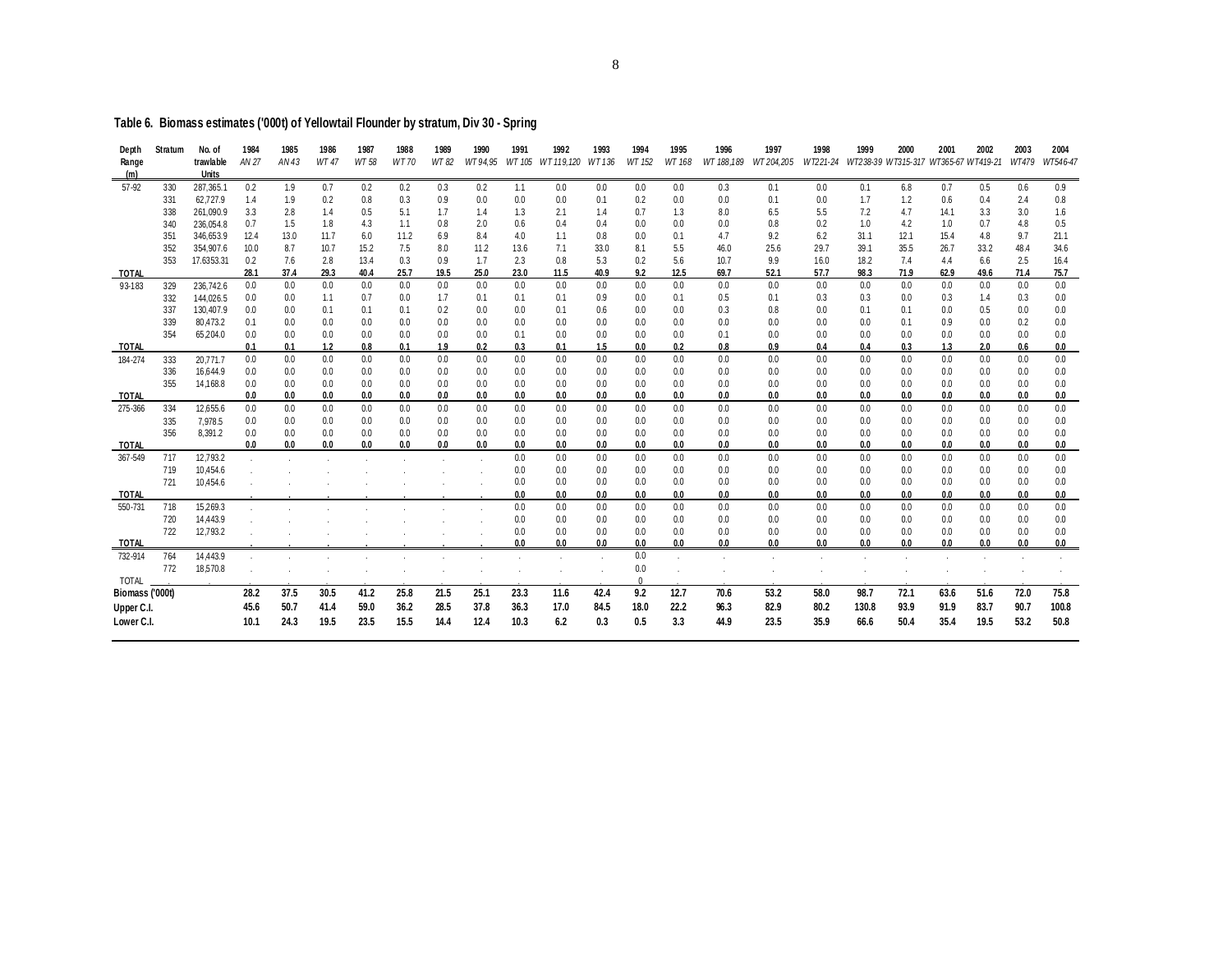| $30 - 56$<br><b>TOTAL</b>   | 784                                                                                                          | 36,866.4                                                                                                                                                                                             | 0.0                                                                       | 0.0                                                                       | 0.0                                                                       | 0.0                                                                | 0.0                                                                       | 0.0                                                                                 | 0.0<br>0.0                                                                                                   | 0.0<br>0.0                                                                                                                       | 0.0<br>0.0                                                                                                                                            | 0.0                                                                       | 0.1<br>0.0                                                                                            | $_{0.0}$<br>0.0                                                                                                       | 0.0<br>0.0                                                                                                                            | $_{0.0}$<br>0.0                                                                                                                       | 0.0<br>0.0                                                                              |
|-----------------------------|--------------------------------------------------------------------------------------------------------------|------------------------------------------------------------------------------------------------------------------------------------------------------------------------------------------------------|---------------------------------------------------------------------------|---------------------------------------------------------------------------|---------------------------------------------------------------------------|--------------------------------------------------------------------|---------------------------------------------------------------------------|-------------------------------------------------------------------------------------|--------------------------------------------------------------------------------------------------------------|----------------------------------------------------------------------------------------------------------------------------------|-------------------------------------------------------------------------------------------------------------------------------------------------------|---------------------------------------------------------------------------|-------------------------------------------------------------------------------------------------------|-----------------------------------------------------------------------------------------------------------------------|---------------------------------------------------------------------------------------------------------------------------------------|---------------------------------------------------------------------------------------------------------------------------------------|-----------------------------------------------------------------------------------------|
| $57 - 92$                   | 350<br>363<br>371<br>372<br>384<br>785                                                                       | 284,889.0<br>244,858.7<br>154,206.0<br>338 400 3<br>154,068.4<br>63,965.9                                                                                                                            | 0.8<br>0.7<br>0.0<br>0.6<br>0.0                                           | 0.1<br>0.1<br>0.0<br>0.8<br>0.0                                           | 0.1<br>0.2<br>0.0<br>06<br>0.0                                            | 0.0<br>0.0<br>0.0<br>1.1<br>0.0                                    | 0.0<br>0.0<br>0.0<br>0 <sub>0</sub><br>0.0                                | 0.0<br>0.6<br>0.0<br>0.6<br>0.0                                                     | 0.0<br>0.4<br>0.0<br>1.8<br>0.0<br>0.0                                                                       | $_{0.0}$<br>0.2<br>0.0<br>1.1<br>$_{0.0}$<br>0.0                                                                                 | 0.1<br>3.9<br>0.0<br>1.2<br>0.0<br>0.0                                                                                                                | 0.2<br>8.9<br>0.0<br>0.5<br>0.0                                           | 0.3<br>10.2<br>0.0<br>1.8<br>0.0<br>0.0                                                               | 1.2<br>10.1<br>0.0<br>14.2<br>0.0<br>0.0                                                                              | 1.7<br>3.1<br>0.0<br>86<br>0.0<br>0.0                                                                                                 | 2.6<br>8.6<br>0.0<br>74<br>0.0<br>0.0                                                                                                 | 1.6<br>8.8<br>0.0<br>11.7<br>0.0<br>0.0                                                 |
| TOTAL                       |                                                                                                              |                                                                                                                                                                                                      |                                                                           | 1.0                                                                       | 0.9                                                                       | 1.1                                                                | 0.0                                                                       |                                                                                     |                                                                                                              |                                                                                                                                  |                                                                                                                                                       | 9.6                                                                       | 12.4                                                                                                  | 25.5                                                                                                                  | 13.5                                                                                                                                  | 18.6                                                                                                                                  | 22.2                                                                                    |
| $93 - 183$                  | 328<br>341<br>342<br>343<br>348<br>349<br>364<br>365<br>370<br>385<br>390<br>786<br>787<br>788<br>790<br>793 | 208,955.3<br>216,521.2<br>80,473.2<br>72,219.6<br>291.629.5<br>290.804.1<br>387,509.6<br>143,201.1<br>181,580.6<br>324,093.9<br>203,728.0<br>11,555.1<br>84,325.0<br>35,903.4<br>12.242.9<br>9.904.4 | 0.0<br>0.0<br>0.0<br>0.0<br>0.0<br>0.0<br>0.0<br>0.0<br>0.0<br>0.0<br>0.0 | 0.0<br>0.0<br>0.0<br>0.0<br>0.0<br>0.0<br>0.0<br>0.0<br>0.0<br>0.0<br>0.0 | 0.0<br>0.0<br>0.0<br>0.0<br>0.0<br>0.0<br>0.1<br>0.0<br>0.0<br>0.0<br>0.0 | 0.0<br>0.0<br>0.0<br>0.0<br>0.0<br>0.0<br>0.0<br>0.0<br>0.0<br>0.0 | 0.0<br>0.0<br>0.0<br>0.0<br>0.0<br>0.0<br>0.0<br>0.0<br>0.0<br>0.0<br>0.0 | 0.0<br>0.0<br>0.0<br>0.0<br>0.0<br>0.0<br>0.0<br>0.0<br>$_{0.0}$<br>0.0<br>$_{0.0}$ | 0.0<br>0.0<br>0.0<br>0.0<br>0.0<br>0.0<br>0.0<br>0.0<br>0.0<br>0.0<br>0.0<br>0.0<br>0.0<br>0.0<br>0.0<br>0.0 | 0.0<br>$_{0.0}$<br>0.0<br>0.0<br>0.0<br>0.0<br>$_{0.0}$<br>0.0<br>$_{0.0}$<br>0.0<br>$_{0.0}$<br>0.0<br>0.0<br>0.0<br>0.0<br>0.0 | $_{0.0}$<br>$_{0.0}$<br>0.0<br>$_{0.0}$<br>0.0<br>0 <sub>0</sub><br>0.0<br>0.0<br>$_{0.0}$<br>0.0<br>$_{0.0}$<br>0.0<br>0.0<br>$_{0.0}$<br>0.0<br>0.0 | 0.0<br>0.0<br>0.0<br>0.0<br>0.0<br>0.0<br>0.0<br>0.0<br>0.0<br>0.0<br>0.0 | 0.0<br>0.0<br>0.0<br>0.0<br>0.0<br>0.0<br>0.0<br>0.0<br>0.0<br>0.0<br>0.0<br>0.0<br>0.0<br>0.0<br>0.0 | $_{\rm 0.0}$<br>0.0<br>0.0<br>0.0<br>0.0<br>0.0<br>0.0<br>0.0<br>0.0<br>0.0<br>0.0<br>0.0<br>0.0<br>0.0<br>0.0<br>0.0 | 0.0<br>0.0<br>0.0<br>$_{0.0}$<br>0.0<br>0.1<br>0.0<br>0.0<br>$_{0.0}$<br>0.0<br>$_{0.0}$<br>0.0<br>$_{0.0}$<br>$_{0.0}$<br>0.0<br>0.0 | 0.0<br>$_{0.0}$<br>0.0<br>$_{0.0}$<br>0.0<br>0.0<br>0.0<br>0.0<br>$_{0.0}$<br>0.0<br>$_{0.0}$<br>0.0<br>0.0<br>$_{0.0}$<br>0.0<br>0.0 | 0.0<br>0.0<br>0.0<br>0.0<br>0.0<br>0.0<br>0.1<br>0.0<br>0.0<br>0.0<br>0.0<br>0.0<br>0.0 |
|                             | 794<br>797                                                                                                   | 29.713.2<br>13,481.0                                                                                                                                                                                 |                                                                           |                                                                           |                                                                           |                                                                    |                                                                           |                                                                                     | 0.0<br>0.0                                                                                                   | 0.0<br>$_{0.0}$                                                                                                                  | 0.0<br>$_{0.0}$                                                                                                                                       |                                                                           | 0.0<br>0.0                                                                                            | 0.0<br>0.0                                                                                                            | 0.0<br>$_{0.0}$                                                                                                                       | 0.0<br>$_{0.0}$                                                                                                                       | 0.0<br>0.0                                                                              |
| <b>TOTAL</b>                | 799                                                                                                          | 9,904.4                                                                                                                                                                                              | 0.0                                                                       | 0.0                                                                       | 0.1                                                                       | 0.0                                                                | 0.0                                                                       | 0.0                                                                                 | 0.0<br>0.0                                                                                                   | $_{0.0}$<br>0.0                                                                                                                  | $_{0.0}$<br>0.0                                                                                                                                       | 0.0                                                                       | $_{0.0}$<br>0.0                                                                                       | 0.0<br>0.0                                                                                                            | $_{0.0}$<br>0.1                                                                                                                       | $_{0.0}$<br>0.0                                                                                                                       | 0.0<br>0.1                                                                              |
| 184 - 274<br>TOTAL          | 344<br>347<br>366<br>369<br>386<br>389<br>391<br>795                                                         | 217,621.6<br>135,222.6<br>191.760.2<br>132.196.2<br>135,222.6<br>112,937.7<br>38,792.2<br>22,560.0                                                                                                   | 0.0<br>0.0<br>0.0<br>0.0<br>0.0<br>0.0<br>0.0<br>0.0                      | 0.0<br>0.0<br>0.0<br>0.0<br>0.0<br>0.0<br>0.0<br>0.0                      | 0.0<br>0.0<br>0.0<br>0.0<br>0.0<br>0.0<br>0.0<br>0.0                      | 0.0<br>0.0<br>0 <sub>0</sub><br>0.0<br>0.0<br>0.0<br>0.0<br>0.0    | 0.0<br>0.0<br>0 <sub>0</sub><br>0.0<br>0.0<br>0.0<br>0.0<br>0.0           | 0.0<br>0.0<br>0.0<br>0.0<br>0.0<br>0.0<br>0.0<br>0.0                                | 0.0<br>0.0<br>0.0<br>0.0<br>0.0<br>0.0<br>0.0<br>0.0<br>0.0                                                  | 0.0<br>$_{0.0}$<br>0.0<br>0.0<br>0.0<br>$_{0.0}$<br>$_{0.0}$<br>0.0<br>0.0                                                       | 0.0<br>$_{0.0}$<br>0.0<br>0.0<br>0.0<br>$_{0.0}$<br>$_{0.0}$<br>0.0<br>0.0                                                                            | 0.0<br>0.0<br>0.0<br>0.0<br>0.0<br>0.0<br>0.0<br>0.0                      | 0.0<br>0.0<br>0.0<br>0.0<br>0.0<br>0.0<br>0.0<br>0.0<br>0.0                                           | 0.0<br>0.0<br>0.0<br>0.0<br>0.0<br>0.0<br>0.0<br>0.0<br>0.0                                                           | 0.0<br>0.0<br>0.0<br>0.0<br>0.0<br>$_{0.0}$<br>$_{0.0}$<br>0.0<br>0.0                                                                 | 0.0<br>$_{0.0}$<br>0.0<br>0.0<br>0.0<br>0.0<br>$_{0.0}$<br>0.0<br>0.0                                                                 | 0.0<br>0.0<br>0.0<br>0.0<br>0.0<br>0.0                                                  |
| 184 - 366                   | 789                                                                                                          | 9,904.4                                                                                                                                                                                              |                                                                           |                                                                           |                                                                           |                                                                    |                                                                           |                                                                                     | 0.0                                                                                                          | $_{0.0}$                                                                                                                         | $_{\rm 0.0}$                                                                                                                                          | $\cdot$                                                                   | 0.0                                                                                                   | $_{0.0}$                                                                                                              | $_{0.0}$                                                                                                                              | $_{0.0}$                                                                                                                              | 0.0                                                                                     |
|                             | 791<br>798                                                                                                   | 31,226.4<br>13,756.1                                                                                                                                                                                 |                                                                           |                                                                           |                                                                           |                                                                    |                                                                           |                                                                                     | 0.0<br>0.0                                                                                                   | $_{0.0}$<br>0.0                                                                                                                  | $_{0.0}$<br>0.0                                                                                                                                       |                                                                           | 0.0<br>0.0                                                                                            | 0.0<br>0.0                                                                                                            | 0.0<br>0.0                                                                                                                            | 0.0<br>0.0                                                                                                                            | 0.0                                                                                     |
| <b>TOTAL</b>                |                                                                                                              |                                                                                                                                                                                                      | 0.0                                                                       | 0.0                                                                       | 0.0                                                                       | 0.0                                                                | 0.0                                                                       | 0.0                                                                                 | 0.0                                                                                                          | 0.0                                                                                                                              | 0.0                                                                                                                                                   | 0.0                                                                       | 0.0                                                                                                   | 0.0                                                                                                                   | 0.0                                                                                                                                   | 0.0                                                                                                                                   | 0.0                                                                                     |
| 275 - 366<br><b>TOTAL</b>   | 345<br>346<br>368<br>387<br>388<br>392<br>796                                                                | 196,987.5<br>118,990.3<br>45,945.4<br>98.768.9<br>49.659.6<br>19,946.4<br>24,073.2                                                                                                                   | 0.0<br>0.0<br>0.0<br>0.0<br>0.0<br>0.0<br>0.0                             | 0.0<br>0.0<br>0.0<br>0.0<br>0.0<br>0.0<br>0.0                             | 0.0<br>0.0<br>0.0<br>0.0<br>0.0<br>0.0<br>0.0                             | 0.0<br>0.0<br>0.0<br>0.0<br>0.0<br>0.0<br>0.0                      | 0.0<br>0.0<br>0.0<br>0.0<br>0.0<br>$_{\rm 0.0}$<br>0.0                    | 0.0<br>0.0<br>0.0<br>0.0<br>0.0<br>$_{0.0}$<br>0.0                                  | 0.0<br>0.0<br>0.0<br>0.0<br>0.0<br>0.0<br>0.0<br>0.0                                                         | $_{0.0}$<br>0.0<br>0.0<br>0.0<br>0.0<br>0.0<br>0.0<br>0.0                                                                        | $_{0.0}$<br>0.0<br>0.0<br>0.0<br>0 <sub>0</sub><br>$_{0.0}$<br>0.0<br>0.0                                                                             | 0.0<br>0.0<br>0.0<br>0.0<br>0.0<br>0.0<br>0.0                             | 0.0<br>0.0<br>0.0<br>0.0<br>0.0<br>0.0<br>0.0<br>0.0                                                  | 0.0<br>0.0<br>0.0<br>0.0<br>0.0<br>0.0<br>0.0<br>0.0                                                                  | 0.0<br>0.0<br>0.0<br>0.0<br>0.0<br>$_{0.0}$<br>0.0<br>0.0                                                                             | $_{0.0}$<br>0.0<br>0.0<br>0.0<br>0.0<br>$_{0.0}$<br>0.0<br>0.0                                                                        | $_{\mathbf{0.0}}$<br>0.0<br>0.0<br>0.0<br>0.0<br>0.0                                    |
| 367 - 549<br>TOTAL          | 729<br>731<br>733<br>735<br>792                                                                              | 25,586.4<br>29,713.2<br>64,378.6<br>37,416.6<br>6.878.1                                                                                                                                              | 0.0<br>0.0<br>0.0<br>0.0                                                  | 0.0<br>0.0<br>0.0<br>0.0<br>0.0                                           | 0.0<br>0.0<br>0.0<br>0.0<br>0.0                                           | 0.0<br>0.0<br>0.0<br>0.0<br>0.0                                    | 0.0<br>0.0<br>0.0<br>0.0<br>0.0                                           | 0.0<br>0.0<br>0.0<br>0.0<br>0.0                                                     | 0.0<br>0.0<br>0.0<br>0.0<br>0.0                                                                              | $_{0.0}$<br>$_{0.0}$<br>0.0<br>0.0<br>0.0<br>0.0                                                                                 | $_{0.0}$<br>$_{0.0}$<br>0.0<br>0.0<br>0.0<br>0.0                                                                                                      | 0.0<br>0.0<br>0.0<br>0.0<br>0.0                                           | 0.0<br>0.0<br>0.0<br>0.0<br>0.0<br>0.0                                                                | 0.0<br>0.0<br>0.0<br>0.0<br>0.0<br>0.0                                                                                | 0.0<br>0.0<br>$_{0.0}$<br>0.0<br>0.0<br>0.0                                                                                           | 0.0<br>0.0<br>$_{0.0}$<br>0.0<br>0.0<br>0.0                                                                                           | 0.0<br>0.0<br>0.0<br>0.0                                                                |
| $550 - 731$                 | 730<br>732<br>734<br>736                                                                                     | 23,385.4<br>31,776.6<br>31,363.9<br>24,073.2                                                                                                                                                         | 0.0<br>0.0<br>0.0                                                         | 0.0<br>0.0<br>0.0<br>0.0                                                  | 0.0<br>0.0<br>0.0<br>0.0                                                  | 0.0<br>0.0<br>0.0<br>0.0                                           | 0.0<br>0.0<br>0.0<br>0.0                                                  | 0.0<br>0.0<br>0.0<br>0.0                                                            | 0.0<br>0.0<br>0.0<br>0.0                                                                                     | 0.0<br>0.0<br>$_{0.0}$<br>$_{0.0}$                                                                                               | 0.0<br>0.0<br>0.0<br>$_{0.0}$                                                                                                                         | 0.0<br>0.0<br>0.0<br>0.0                                                  | 0.0<br>0.0<br>0.0<br>0.0                                                                              | 0.0<br>0.0<br>0.0<br>0.0                                                                                              | 0.0<br>0.0<br>0.0<br>$_{0.0}$                                                                                                         | 0.0<br>0.0<br>0.0<br>$_{0.0}$                                                                                                         | 0.0<br>0.0                                                                              |
| <b>TOTAL</b>                |                                                                                                              |                                                                                                                                                                                                      | 0.0                                                                       |                                                                           | n n                                                                       | 0.C                                                                | 0.O                                                                       | 0.0                                                                                 | 0.0                                                                                                          | 0.0                                                                                                                              | n n                                                                                                                                                   | 0.0                                                                       | 0.0                                                                                                   | 0.0                                                                                                                   | 0.0                                                                                                                                   | 0.0                                                                                                                                   | 0.0                                                                                     |
| 732 - 914<br><b>TOTAL</b>   | 737<br>741<br>745<br>748                                                                                     | 31.226.4<br>30,676.1<br>47,871.3<br>21,872.2                                                                                                                                                         | 0.0                                                                       | 0.0                                                                       | 0.0                                                                       | 0.0                                                                | 0.0                                                                       | 0.0<br>0.0                                                                          | 0.0<br>0.0<br>0.0<br>0.0<br>0.0                                                                              | 0.0<br>0.0<br>0.0<br>0.0<br>0.0                                                                                                  | 0 <sub>0</sub><br>0.0<br>0.0<br>0.0<br>0.0                                                                                                            | 0.0<br>0.0<br>0.0<br>0.0<br>0.0                                           | 0.0<br>0.0<br>0.0<br>0.0<br>0.0                                                                       | 0.0<br>0.0<br>0.0<br>0.0<br>0.0                                                                                       | 0.0<br>0.0<br>0.0<br>0.0<br>0.0                                                                                                       | 0.0<br>0.0<br>0.0<br>0.0<br>0.0                                                                                                       |                                                                                         |
| 915 - 1097                  | 738<br>742<br>746<br>749                                                                                     | 30,401.0<br>28,337.6<br>53,924.0<br>17,332.7                                                                                                                                                         |                                                                           |                                                                           |                                                                           |                                                                    |                                                                           | 0.0                                                                                 | 0.0<br>0.0<br>0.0<br>0.0                                                                                     | $_{0.0}$<br>0.0<br>$_{0.0}$<br>$_{0.0}$                                                                                          | 0.0<br>0.0<br>0.0<br>$_{0.0}$                                                                                                                         | 0.0<br>0.0<br>0.0                                                         | 0.0<br>0.0<br>0.0<br>0.0                                                                              | 0.0<br>0.0<br>0.0<br>0.0                                                                                              | 0.0<br>0.0<br>$_{0.0}$<br>$_{0.0}$                                                                                                    | 0.0<br>0.0<br>$_{0.0}$<br>$_{0.0}$                                                                                                    |                                                                                         |
| <b>TOTAL</b>                |                                                                                                              |                                                                                                                                                                                                      | 0.0                                                                       | 0.0                                                                       | 0.0                                                                       | 0.0                                                                | 0.0                                                                       | 0.0                                                                                 | 0.0                                                                                                          | 0.0                                                                                                                              | 0.0                                                                                                                                                   | 0.0                                                                       | 0.0                                                                                                   | 0.0                                                                                                                   | 0.0                                                                                                                                   | 0.0                                                                                                                                   |                                                                                         |
| 1098 - 1280<br><b>TOTAL</b> | 739<br>743<br>747<br>750                                                                                     | 34,940.5<br>29,025.4<br>99.594.2<br>76,484.0                                                                                                                                                         | 0.0                                                                       | 0.0                                                                       | 0.0                                                                       | 0.0                                                                | 0.0                                                                       | 0.0                                                                                 | 0.0<br>0.0<br>0.0<br>0.0<br>0.0                                                                              | 0.0<br>0.0<br>0.0<br>0.0<br>0.0                                                                                                  | 0.0<br>0.0<br>0 <sub>0</sub><br>0 <sub>0</sub><br>0.0                                                                                                 | 0.0<br>0.0<br>0.0<br>0.0<br>0.0                                           | 0.0<br>0.0<br>0.0<br>0 <sub>0</sub><br>0.0                                                            | 0.0<br>0.0<br>0.0<br>0.0<br>0.0                                                                                       | 0.0<br>0.0<br>0.0<br>0.0<br>0.0                                                                                                       | 0.0<br>0.0<br>0.0<br>0.0<br>0.0                                                                                                       |                                                                                         |
| 1281 - 1463<br>TOTAL        | 740<br>744<br>751                                                                                            | 36,316.1<br>38,517.1<br>31,501.5                                                                                                                                                                     | 0.0                                                                       | 0.0                                                                       | 0.0                                                                       | 0.0                                                                | 0.0                                                                       | 0.0                                                                                 | $_{0.0}$<br>0.0<br>0.0<br>0.0                                                                                | $_{0.0}$<br>0.0<br>0.0<br>0.0                                                                                                    | $_{\rm 0.0}$<br>0.0<br>0.0<br>0.0                                                                                                                     | $0.0\,$<br>0.0<br>0.0                                                     | 0.0<br>0.0<br>0.0<br>0.0                                                                              | $_{0.0}$<br>0.0<br>0.0<br>0.0                                                                                         | $_{0.0}$<br>0.0<br>0.0<br>0.0                                                                                                         | $_{0.0}$<br>0.0<br>0.0<br>0.0                                                                                                         |                                                                                         |
| Biomass ('000t)             |                                                                                                              |                                                                                                                                                                                                      | 2.1                                                                       | 1.0                                                                       | 0.9                                                                       | 1.1                                                                | 0.0                                                                       | $1.2$                                                                               | 2.2                                                                                                          | 1.3                                                                                                                              | 5.2                                                                                                                                                   | 9.6                                                                       | 12.5                                                                                                  | 25.5                                                                                                                  | 13.6                                                                                                                                  | 18.6                                                                                                                                  | 22.2                                                                                    |

Upper C.I. 4.1 1.6 1.5 2.7 0.1 2.2 5.3 3.1 12.8 23.6 23.4 39.7 21.7 34.2 35.5 Lower C.I. 0.0 0.4 0.4 -0.5 0.0 0.3 -0.8 -0.5 -2.4 -4.4 1.6 11.3 5.4 3.0 9.0

**Table 7 Biomass ('000t) of yellowtail by stratum, Div 3L - Fall**

9

Depth Stratum No.of 1990 1991 1992 1993 1994 1995 1996 1997<br>Range trawlable WT*101 WT114,115 WT128-130 WT145,146 WT161,162 WT161,181 WT196-198 WT34-23 WT348-48 WT343-2 WT373-76 TEL WT428-31 WT428-31 WT428-31 WT428-31 WT42*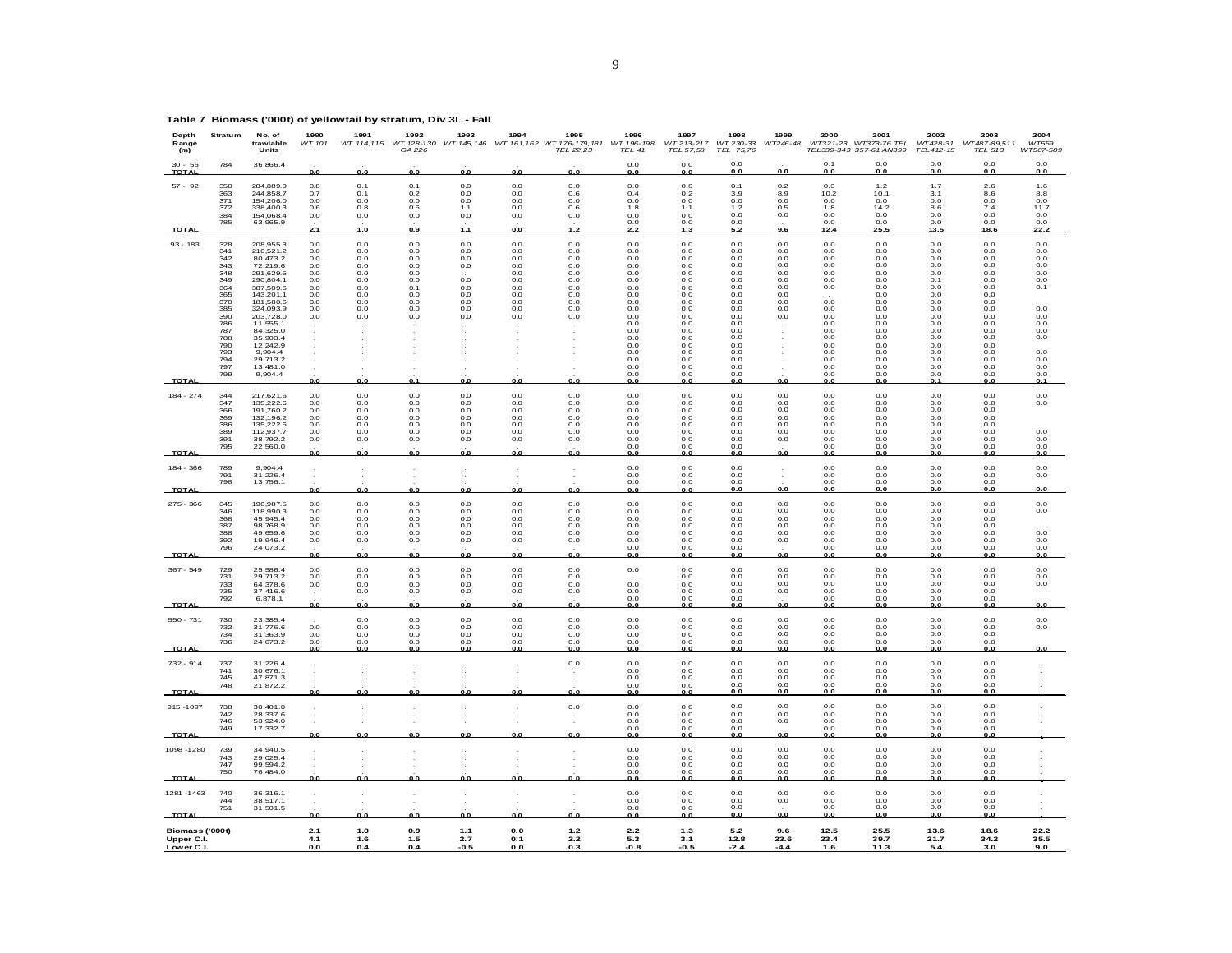| Depth<br>Range<br>(m) | <b>Stratum</b> | No. of<br>trawlable<br>Units | 1990          | 1991         | 1992         | 1993         | 1994         | 1995         | 1996<br>AN 253 | 1997         | 1998<br>WT 102 WT 113,114 WT 128,129 WT 144,145 WT 160,161 WT 176,177 TEL 41,42 WT 212-214 WT 229,30,33 WT 245-47<br><b>TEL 76</b> | 1999         | 2000<br>TEL338,339 | 2001           | 2002<br>TEL 357 TEL 411-12 | 2003         | 2004<br>WT320-323 WT372-73 WT427-28 WT 486-87 WT 557-558 |
|-----------------------|----------------|------------------------------|---------------|--------------|--------------|--------------|--------------|--------------|----------------|--------------|------------------------------------------------------------------------------------------------------------------------------------|--------------|--------------------|----------------|----------------------------|--------------|----------------------------------------------------------|
| $<=56$                | 375            | 219, 134.8                   | 3.2           | 5.1          |              | 8.0          | 31.1         | 14.8         | 12.0           | 15.4         | 19.1                                                                                                                               | 24.6         | 25.4               | 39.0           | 32.7                       | 31.1         | 76.2                                                     |
| <b>TOTAL</b>          | 376            | 206,204.1                    | 20.1<br>23.3  | 10.9<br>16.0 | 10.8<br>10.8 | 31.3<br>39.3 | 10.2<br>41.3 | 24.4<br>39.2 | 24.2<br>36.2   | 32.5<br>47.9 | 35.9<br>55.0                                                                                                                       | 37.7<br>62.3 | 125.2<br>150.6     | 123.2<br>162.2 | 47.4<br>80.0               | 57.5<br>88.6 | 49.9<br>126.1                                            |
| $57 - 92$             | 360            | 411,582.8                    | 6.7           | 8.3          | 8.0          | 24.8         | 11.2         | 16.3         | 36.8           | 47.2         | 56.1                                                                                                                               | 60.6         | 61.0               | 42.2           | 83.8                       | 71.6         | 69.3                                                     |
|                       | 361            | 254,900.7                    | 9.5           | 19.6         | 24.3         | 29.8         | 41.0         | 34.1         | 31.2           | 36.4         | 37.3                                                                                                                               | 17.7         | 10.4               | 59.8           | 47.2                       | 39.1         | 21.2                                                     |
|                       | 362<br>373     | 346,653.9<br>346,653.9       | 6.8<br>0.2    | 6.4<br>0.5   | 1.0          | 0.3<br>0.0   | 1.0<br>0.9   | 12.1<br>1.0  | 8.0<br>0.0     | 27.6<br>4.2  | 18.8<br>5.4                                                                                                                        | 35.1<br>6.1  | 17.5<br>8.1        | 54.8<br>41.3   | 33.9                       | 31.7         | 36.2                                                     |
|                       | 374            | 128,069.4                    | 0.0           | 0.1          | 0.0          | 0.0          | 0.0          | 0.0          | 1.1            | 0.8          | 1.0                                                                                                                                | 10.0         | 5.2                | 8.6            | 23.0<br>4.4                | 17.8<br>3.2  | 24.4<br>10.8                                             |
|                       | 383            | 92,716.2                     | 0.0           | 0.0          | $\sim$       | 0.0          | 0.0          | 0.0          | 0.0            | 0.0          | 0.0                                                                                                                                | 0.0          | 0.0                | 0.0            | 0.0                        | 0.0          | 0.1                                                      |
| <b>TOTAL</b>          |                |                              | 23.2          | 34.9         | 33.3         | 54.9         | 54.1         | 63.5         | 77.1           | 116.2        | 118.6                                                                                                                              | 129.5        | 102.2              | 206.7          | 192.3                      | 163.3        | 162.0                                                    |
| 93 - 183              | 359            | 57,913.2                     | 0.0           | 0.0          | 0.0          | 0.0          | 0.0          | 0.0          | 0.0            | 0.0          | 0.0                                                                                                                                | 0.0          | 0.0                | 0.0            | 0.3                        | 0.0          | 0.3                                                      |
|                       | 377            | 13,756.1                     | 0.0           | $\sim$       | 0.0          | 0.0          | 0.0          | 0.0          | 0.0            | 0.0          | 0.0                                                                                                                                | 0.0          | 0.0                | 0.0            | 0.0                        | 0.0          | 0.2                                                      |
|                       | 382            | 89,002.0                     | 0.0           | 0.0          | 0.0          | 0.0          | 0.0          | 0.0          | 0.0            | $0.0\,$      | 0.0                                                                                                                                | 0.0          | 0.0                | 0.0            | 0.0                        | 0.0          | 0.0                                                      |
| <b>TOTAL</b>          |                |                              | 0.0           | 0.0          | 0.0          | 0.0          | 0.0          | 0.0          | 0.0            | 0.0          | 0.0                                                                                                                                | 0.0          | 0.0                | 0.0            | 0.3                        | 0.0          | 0.5                                                      |
| 184 - 274             | 358            | 30,951.2                     | 0.0           | 0.0          | 0.0          | 0.0          | 0.0          | 0.0          | 0.0            | 0.0          | 0.0                                                                                                                                | 0.0          | 0.0                | 0.0            | 0.0                        | 0.0          | 0.0                                                      |
|                       | 378            | 19,121.0                     | 0.0           | 0.0          | 0.0          | 0.0          | 0.0          | 0.0          | 0.0            | 0.0          | 0.0                                                                                                                                | 0.0          | 0.0                | 0.0            | 0.0                        | 0.0          | 0.1                                                      |
|                       | 381            | 25,036.1                     | $\mathcal{L}$ | 0.0          | $\sim$       | 0.0          | 0.0          | 0.0          | 0.0            | 0.0          | 0.0                                                                                                                                | 0.0          | 0.0                | 0.0            | 0.0                        | 0.0          | 0.0                                                      |
| <b>TOTAL</b>          |                |                              | 0.0           | 0.0          | 0.0          | 0.0          | 0.0          | 0.0          | 0.0            | 0.0          | 0.0                                                                                                                                | 0.0          | 0.0                | 0.0            | 0.0                        | 0.0          | 0.1                                                      |
| $275 - 366$           | 357            | 22,560.0                     | 0.0           | 0.0          | 0.0          | 0.0          | 0.0          | 0.0          | 0.0            | 0.0          | 0.0                                                                                                                                | 0.0          | 0.0                | 0.0            | 0.0                        | 0.0          | 0.0                                                      |
|                       | 379            | 14,581.5                     | 0.0           | $\sim$       | 0.0          | 0.0          | 0.0          | 0.0          | 0.0            | 0.0          | 0.0                                                                                                                                | 0.0          | 0.0                | 0.0            | 0.0                        | 0.0          | 0.0                                                      |
|                       | 380            | 15,957.1                     |               | 0.0          | $\mathbf{r}$ | 0.0          | 0.0          | 0.0          | 0.0            | $0.0\,$      | 0.0                                                                                                                                | 0.0          | 0.0                | 0.0            | 0.0                        | 0.0          | 0.0                                                      |
| <b>TOTAL</b>          |                |                              | 0.0           | 0.0          | 0.0          | 0.0          | 0.0          | 0.0          | 0.0            | 0.0          | 0.0                                                                                                                                | 0.0          | 0.0                | 0.0            | 0.0                        | 0.0          | 0.0                                                      |
| 367 - 549             | 723            | 21,322.0                     |               | 0.0          |              | 0.0          | 0.0          | 0.0          | 0.0            | 0.0          | 0.0                                                                                                                                | 0.0          | 0.0                | 0.0            | 0.0                        | 0.0          | 0.0                                                      |
|                       | 725            | 14,443.9                     |               | $\mathbf{r}$ | 0.0          | 0.0          | 0.0          | 0.0          | 0.0            | 0.0          | 0.0                                                                                                                                | 0.0          | 0.0                | 0.0            | 0.0                        | 0.0          |                                                          |
|                       | 727            | 22,009.8                     |               | $\cdot$      | $\sim$       | 0.0          | 0.0          | 0.0          | 0.0            | 0.0          | 0.0                                                                                                                                | 0.0          | 0.0                | 0.0            | 0.0                        | 0.0          | 0.0                                                      |
| <b>TOTAL</b>          |                |                              | 0.0           | 0.0          | 0.0          | 0.0          | 0.0          | 0.0          | 0.0            | 0.0          | 0.0                                                                                                                                | 0.0          | 0.0                | 0.0            | 0.0                        | 0.0          | 0.0                                                      |
| $550 - 731$           | 724            | 17,057.6                     |               | 0.0          |              | 0.0          | 0.0          | 0.0          | 0.0            | 0.0          | 0.0                                                                                                                                | 0.0          | 0.0                | 0.0            | 0.0                        |              | 0.0                                                      |
|                       | 726            | 9,904.4                      |               | $\lambda$    |              | 0.0          | 0.0          | 0.0          | 0.0            | 0.0          | 0.0                                                                                                                                | 0.0          | 0.0                | 0.0            | 0.0                        | 0.0          | 0.0                                                      |
| <b>TOTAL</b>          | 728            | 21,459.5                     | 0.0           | $0.0\,$      | 0.0          | 0.0          | 0.0<br>0.0   | 0.0<br>0.0   | 0.0<br>0.0     | 0.0<br>0.0   | 0.0<br>0.0                                                                                                                         | 0.0<br>0.0   | 0.0<br>0.0         | 0.0<br>0.0     | 0.0<br>0.0                 | 0.0<br>0.0   | 0.0<br>0.0                                               |
|                       |                |                              |               |              |              |              |              |              |                |              |                                                                                                                                    |              |                    |                |                            |              |                                                          |
| Biomass ('000t)       |                |                              | 46.5          | 50.9         | 44.1         | 94.2         | 95.5         | 102.8        | 113.2          | 164.2        | 173.6                                                                                                                              | 191.9        | 252.8              | 368.9          | 272.7                      | 252.0        | 291.6                                                    |
| Upper C.I.            |                |                              | 80.3          | 84.4         | 79.9         | 148.9        | 159.5        | 135.7        | 156.1          | 209.2        | 222.7                                                                                                                              | 240.9        | 386.5              | 475.3          | 365.1                      | 323.5        | 363.4                                                    |
| Lower C.I.            |                |                              | 12.6          | 17.4         | 8.4          | 39.5         | 31.5         | 69.9         | 70.3           | 119.1        | 124.5                                                                                                                              | 143.0        | 119.1              | 262.5          | 180.2                      | 180.5        | 219.7                                                    |

# **Table 8. Biomass ('000t) of yellowtail by stratum, Div 3N - Fall**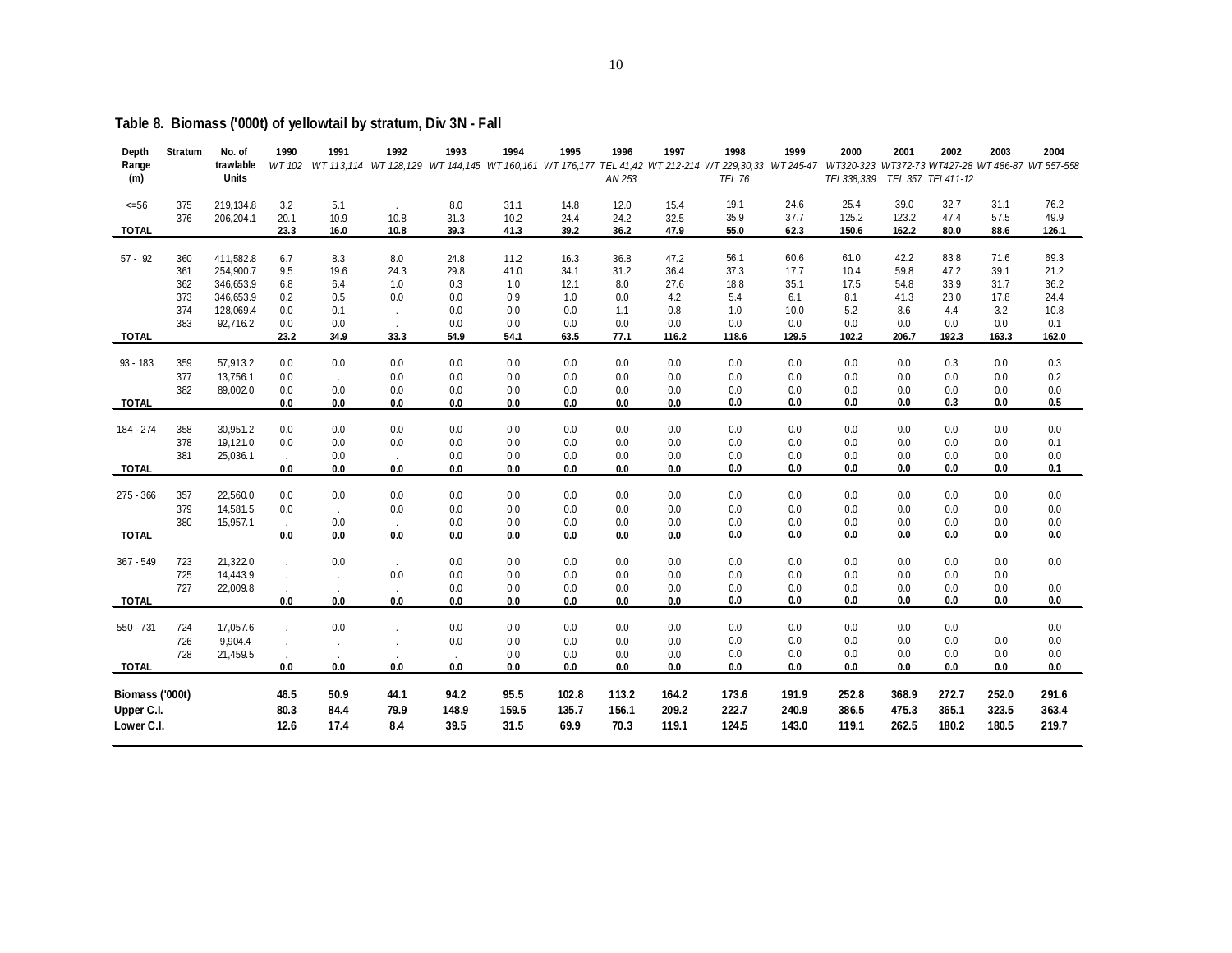| Depth<br>Range  | Stratum    | No. of<br>trawlable   | 1990<br>WT 102              | 1991<br>WT 114              | 1992<br>WT 128 | 1993<br>WT 144 | 1994        | 1995<br>WT 160,161 WT 176,177 | 1996<br>WT 200 | 1997        | 1998<br>WT 212,213 WT 229-30,33 WT 244-46 | 1999        | 2000<br>WT319-322 | 2001<br>WT 372 | 2002<br>WT427 | 2003<br>WT 485-86 WT 557 | 2004        |
|-----------------|------------|-----------------------|-----------------------------|-----------------------------|----------------|----------------|-------------|-------------------------------|----------------|-------------|-------------------------------------------|-------------|-------------------|----------------|---------------|--------------------------|-------------|
| (m)             |            | <b>Units</b>          |                             |                             |                |                |             |                               | AN 253, TEL 42 |             | TEL76                                     |             | TEL338            | <b>TEL 357</b> | <b>TEL411</b> | <b>TEL 469</b>           |             |
| $57 - 92$       | 330        | 287,365.1             | 0.2                         | 0.0                         | 0.3            | 0.5            | 0.0         | 1.1                           | 0.0            | 0.8         | 0.2                                       | 3.6         | 0.3               | 2.8            | 1.0           | 2.2                      | 1.9         |
|                 | 331        | 62,727.9              | 0.2                         | 0.9                         | 0.1            | 0.5            | 0.0         | 0.0                           | 0.0            | 0.0         | 0.1                                       | 0.1         | 0.1               | 0.4            | 0.8           | 0.1                      | 1.3         |
|                 | 338        | 261,090.9             | 1.0                         | 2.0                         | 0.3            | 1.1            | 0.1         | 7.2                           | 0.0            | 5.7         | 2.8                                       | 2.8         | 6.4               | 25.9           | 0.6           | 6.5                      | 0.3         |
|                 | 340        | 236,054.8             | 0.6                         | 4.0                         | 0.2            | 0.3            | 0.2         | 0.5                           | 0.0            | 2.6         | 2.2                                       | 2.6         | 0.5               | 3.3            | 9.2           | 2.1                      | 6.7         |
|                 | 351        | 346,653.9             | 5.5                         | 2.3                         | 0.3            | 5.0            | 1.0         | 2.2                           | 1.3            | 14.5        | 18.8                                      | 11.9        | 24.0              | 17.5           | 15.2          | 32.5                     | 22.3        |
|                 | 352        | 354,907.6             | 7.0                         | 21.0                        | 0.4            | 8.3            | 9.3         | 13.7                          | 15.2           | 26.5        | 28.5                                      | 23.5        | 36.5              | 27.1           | 22.2          | 38.6                     | 26.8        |
| <b>TOTAL</b>    | 353        | 176,353.3             | 2.4<br>16.9                 | 0.0<br>30.2                 | 0.2<br>1.8     | 0.6<br>16.3    | 0.0<br>10.6 | 0.8<br>25.5                   | 0.7<br>17.2    | 7.3<br>57.4 | 0.0<br>52.6                               | 3.8<br>48.3 | 1.8<br>69.5       | 3.8<br>80.7    | 2.9<br>51.9   | 15.3<br>97.3             | 1.1<br>60.3 |
|                 |            |                       |                             |                             |                |                |             |                               |                |             |                                           |             |                   |                |               |                          |             |
| $93 - 183$      | 329        | 236,742.6             | 0.1                         | 0.0                         | 0.2            | 0.0            | 0.0         | 0.0                           | 0.0            | 0.0         | 0.1                                       | 0.0         | 0.0               | 0.0            | 0.0           | 0.0                      | 0.0         |
|                 | 332        | 144,026.5             | 0.1                         | 0.0<br>0.1                  | 0.1<br>0.1     | 1.0<br>0.0     | 0.4<br>0.0  | 0.1<br>0.0                    | 0.2<br>1.3     | 0.0<br>0.1  | 0.0<br>0.2                                | 0.1<br>0.0  | 0.1<br>0.0        | 0.5<br>0.0     | 0.9<br>0.0    | 0.0<br>0.0               | 0.4<br>0.2  |
|                 | 337<br>339 | 130,407.9<br>80,473.2 | 0.0<br>$0.0\,$              | 0.1                         | 0.1            | 0.0            | 0.0         | 0.0                           | 0.0            | 0.0         | 0.0                                       |             | 0.0               | 0.2            | 0.7           | 0.4                      | 0.0         |
|                 | 354        | 65,204.0              | 0.0                         | 0.0                         | 0.1            | 0.0            | 0.0         | 0.0                           | 0.0            | 0.0         | 0.0                                       | 0.0         | 0.0               | 0.0            | 0.0           | 0.0                      | 0.0         |
| <b>TOTAL</b>    |            |                       | 0.2                         | 0.2                         | 0.6            | 1.0            | 0.4         | 0.1                           | 1.5            | 0.1         | 0.3                                       | 0.1         | 0.1               | 0.7            | 1.6           | 0.4                      | 0.6         |
|                 |            |                       |                             |                             |                |                |             |                               |                |             |                                           |             |                   |                |               |                          |             |
| 184 - 274       | 355        | 14,168.8              | $\mathbf{r}$                | 0.0                         | 0.0            | 0.0            | 0.0         | 0.0                           | 0.0            | 0.0         | 0.0                                       | 0.0         | 0.0               | 0.0            | 0.0           | 0.0                      | 0.0         |
|                 | 333        | 20,221.5              | 0.0                         | 0.0                         | 0.0            | 0.0            | 0.0         | 0.0                           | $\epsilon$     | 0.0         | 0.0                                       | 0.0         | 0.0               | 0.0            | 0.0           | 0.0                      | 0.0         |
|                 | 336        | 16,644.9              | 0.0                         | 0.0                         | 0.0            | 0.0            | 0.0         | 0.0                           | 0.0            | 0.0         | 0.0                                       | 0.0         | 0.0               | 0.0            | 0.0           | 0.0                      | 0.0         |
| <b>TOTAL</b>    |            |                       | 0.0                         | 0.0                         | 0.0            | 0.0            | 0.0         | 0.0                           | 0.0            | 0.0         | 0.0                                       | 0.0         | 0.0               | 0.0            | 0.0           | 0.0                      | 0.0         |
| $275 - 366$     | 334        | 13,205.9              | 0.0                         | 0.0                         | 0.0            | 0.0            | 0.0         | 0.0                           | $\epsilon$     | 0.0         | 0.0                                       | 0.0         | 0.0               | 0.0            | 0.0           | 0.0                      | 0.0         |
|                 | 335        | 7,978.5               | 0.0                         | 0.0                         | 0.0            | 0.0            | 0.0         | 0.0                           | 0.0            | 0.0         | 0.0                                       | 0.0         | 0.0               | 0.0            | 0.0           | 0.0                      | 0.0         |
|                 | 356        | 8,391.2               | $\mathcal{L}^{\mathcal{L}}$ | 0.0                         | 0.0            | 0.0            | 0.0         | 0.0                           | 0.0            | 0.0         | 0.0                                       | 0.0         | 0.0               | 0.0            | 0.0           | 0.0                      | 0.0         |
| <b>TOTAL</b>    |            |                       | 0.0                         | 0.0                         | 0.0            | 0.0            | 0.0         | 0.0                           | 0.0            | 0.0         | 0.0                                       | 0.0         | 0.0               | 0.0            | 0.0           | 0.0                      | 0.0         |
| 367 - 549       | 717        | 22,835.1              | 0.0                         | $\mathcal{L}_{\mathcal{A}}$ |                | 0.0            | 0.0         | 0.0                           | $\mathcal{L}$  | 0.0         | 0.0                                       | 0.0         | 0.0               | 0.0            | 0.0           | 0.0                      | 0.0         |
|                 | 719        | 10,454.6              | 0.0                         | 0.0                         |                | 0.0            | 0.0         | 0.0                           | 0.0            | 0.0         | 0.0                                       | 0.0         | 0.0               | 0.0            | 0.0           | 0.0                      | 0.0         |
|                 | 721        | 10,454.6              | $\mathcal{L}^{\mathcal{L}}$ | 0.0                         |                | 0.0            | 0.0         | 0.0                           | 0.0            | 0.0         | 0.0                                       | 0.0         | 0.0               | 0.0            | 0.0           | 0.0                      | 0.0         |
| <b>TOTAL</b>    |            |                       | 0.0                         | 0.0                         | 0.0            | 0.0            | 0.0         | 0.0                           | 0.0            | 0.0         | 0.0                                       | 0.0         | 0.0               | 0.0            | 0.0           | 0.0                      | 0.0         |
| $550 - 731$     | 718        | 18,433.2              |                             |                             |                | 0.0            | 0.0         | 0.0                           | $\sim$         | 0.0         | 0.0                                       | 0.0         | 0.0               | 0.0            | 0.0           | 0.0                      | 0.0         |
|                 | 720        | 14,443.9              |                             | $\cdot$                     |                | 0.0            | 0.0         | 0.0                           | 0.0            |             | 0.0                                       | 0.0         | 0.0               | 0.0            | 0.0           | 0.0                      | 0.0         |
|                 | 722        | 12,793.2              | $\epsilon$                  | 0.0                         |                | 0.0            | 0.0         | 0.0                           | 0.0            | 0.0         | 0.0                                       | 0.0         | 0.0               | 0.0            | 0.0           | 0.0                      | 0.0         |
| <b>TOTAL</b>    |            |                       | 0.0                         | 0.0                         | 0.0            | 0.0            | 0.0         | 0.0                           | 0.0            | 0.0         | 0.0                                       | 0.0         | 0.0               | 0.0            | 0.0           | 0.0                      | 0.0         |
| Biomass ('000t) |            |                       | 17.3                        | 30.5                        | 19.4           | 17.5           | 10.9        | 25.7                          | 18.9           | 57.5        | 52.8                                      | 48.4        | 69.7              | 81.4           | 53.5          | 97.7                     | 60.9        |
| Upper C.I.      |            |                       | 25.9                        | 45.2                        | 43.1           | 28.1           | 20.7        | 38.4                          | 31.5           | 80.5        | 74.8                                      | 64.4        | 98.6              | 150.9          | 76.4          | 145.6                    | 92.7        |
| Lower C.I.      |            |                       | 8.6                         | 15.8                        | $-4.3$         | 6.8            | 1.2         | 13.1                          | 6.2            | 34.5        | 30.8                                      | 32.3        | 40.8              | 12.0           | 30.6          | 49.8                     | 29.0        |
|                 |            |                       |                             |                             |                |                |             |                               |                |             |                                           |             |                   |                |               |                          |             |

# **Table 9. Biomass ('000t) of yellowtail by stratum, Div 30 - Fall**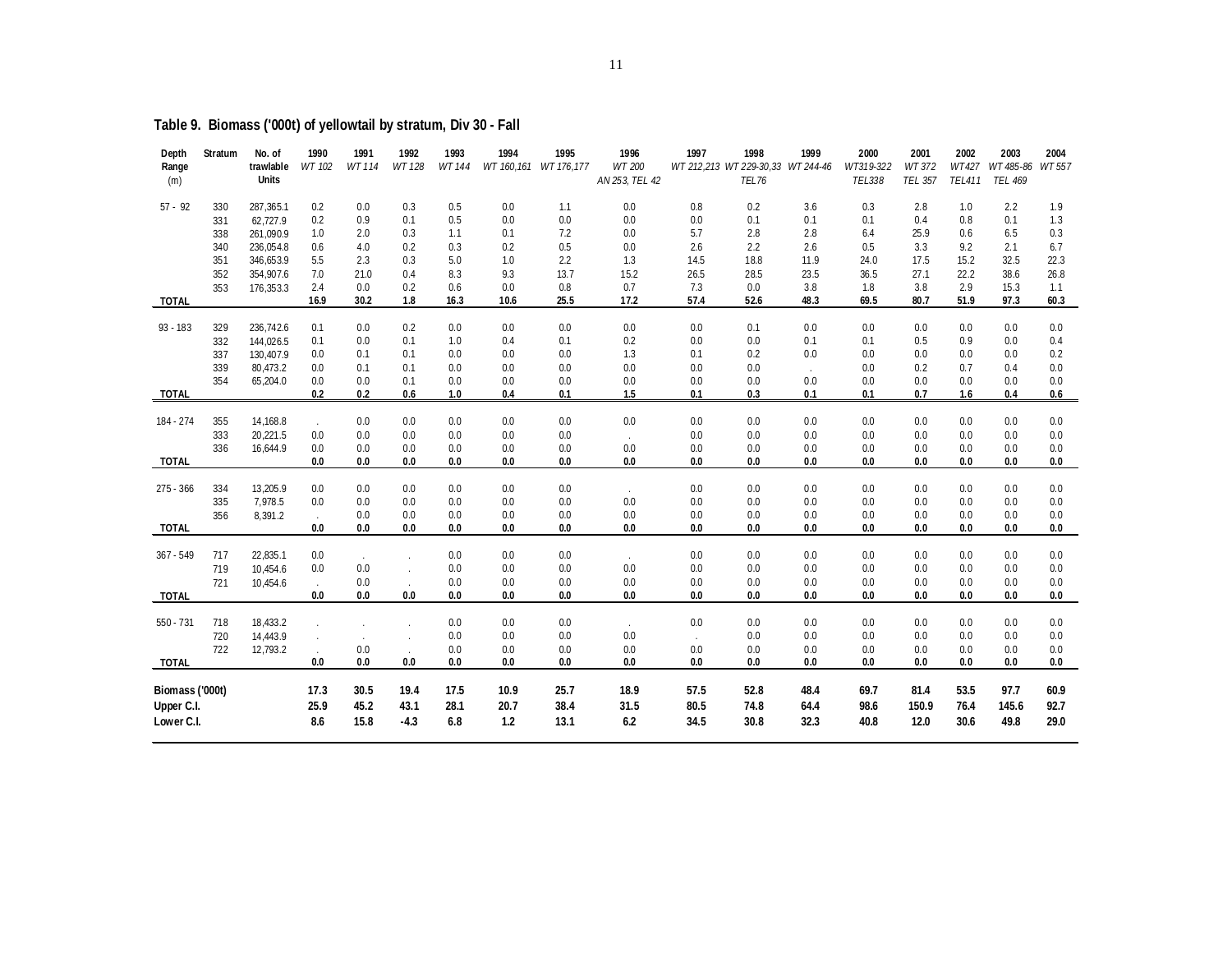

Fig 1. Biomass index, 3LNO yellowtail, Canadian spring surveys. Error bars are approx. 95% confidence intervals.



Fig. 2. Biomass index, 3LNO yellowtail, Canadian fall surveys. Error bars are approx. 95% confidence intervals.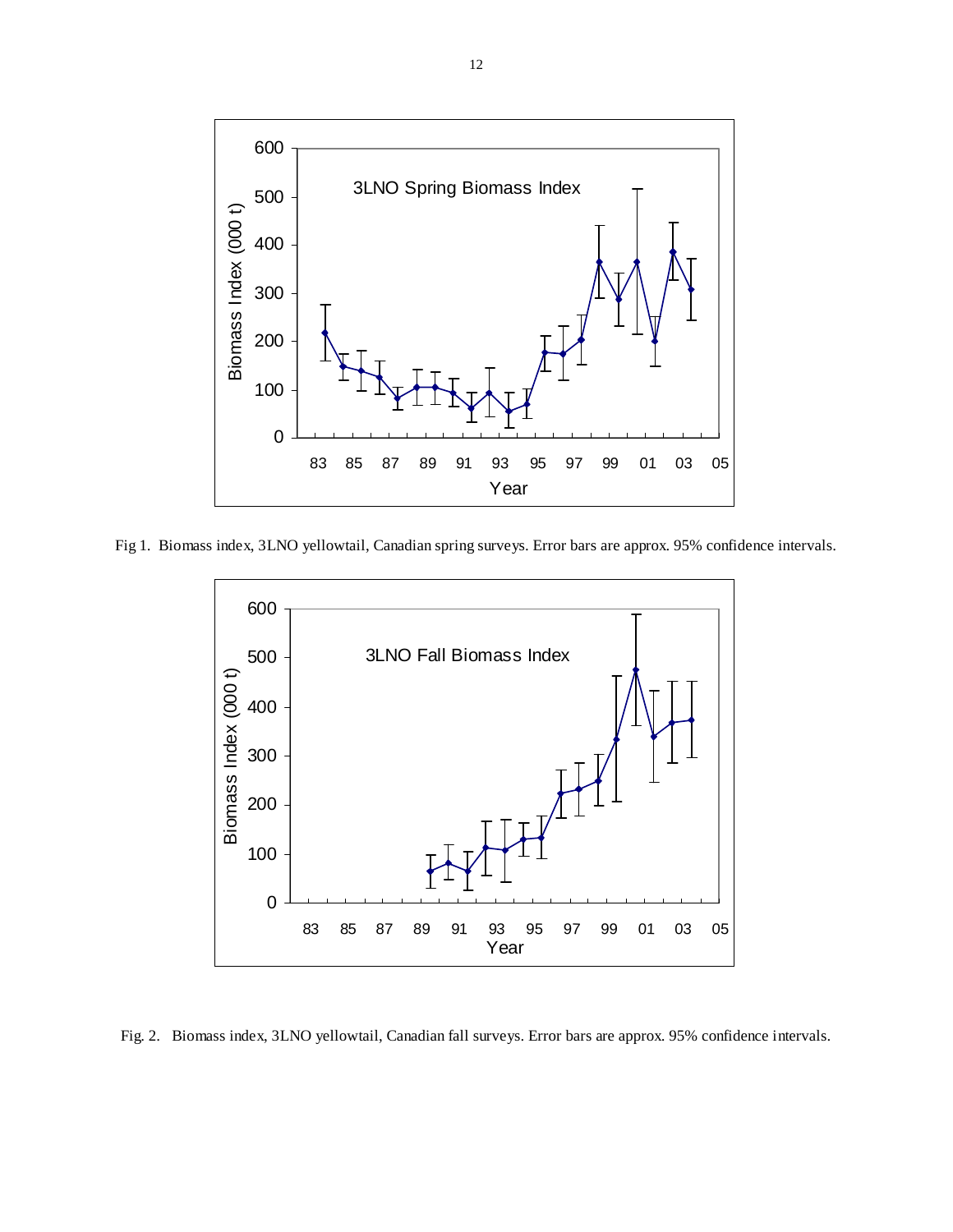

Fig. 3. Distribution of yellowtail flounder (number per tow) in spring RV surveys of 2003 and 2004.



Fig. 4. Distribution of yellowtail flounder (number per tow) in fall RV surveys for 2003 and 2004.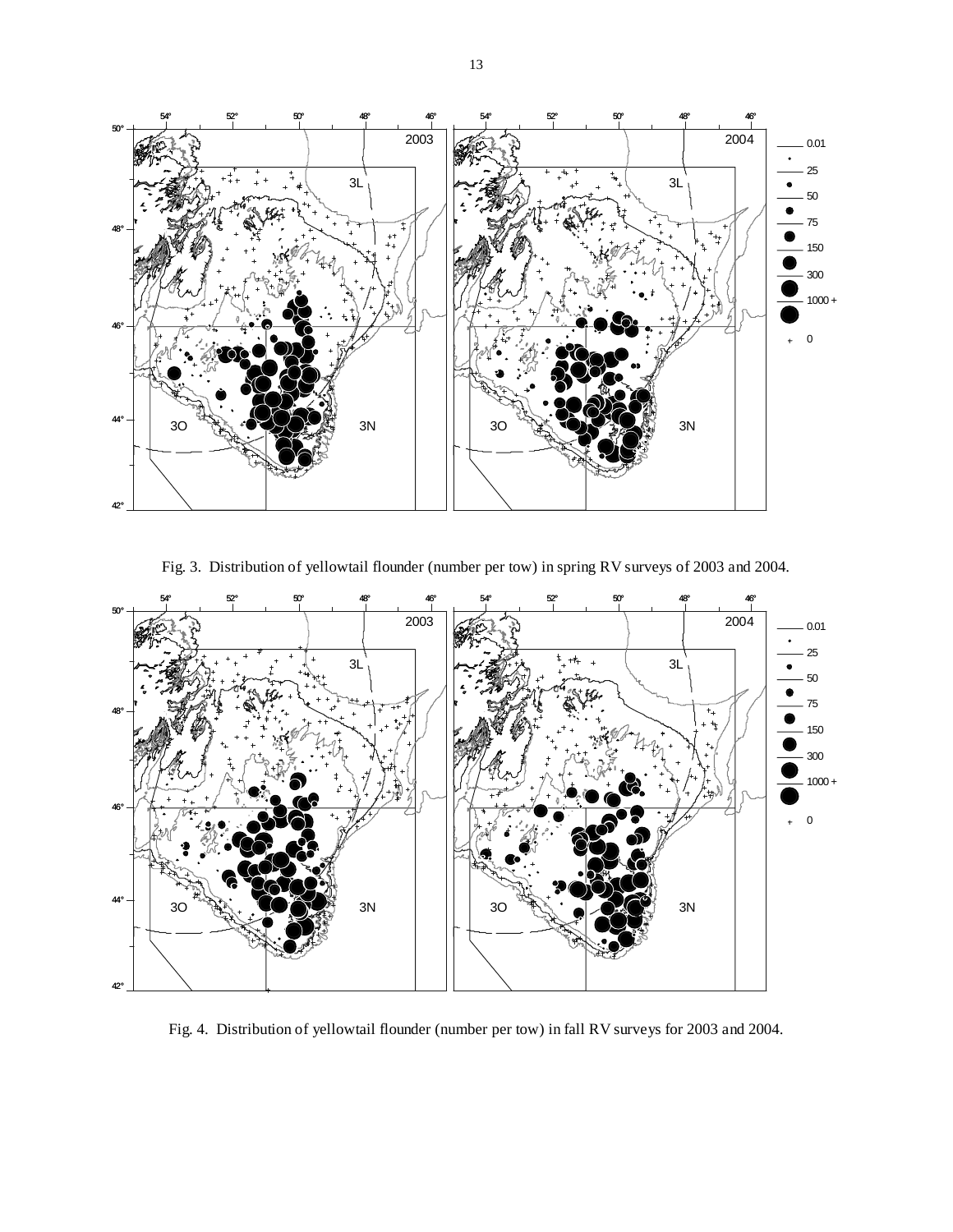

Fig. 5. Distribution of yellowtail flounder (weight per tow) in spring RV surveys of 2003 and 2004.



Fig. 6. Distribution of yellowtail flounder (weight per tow) in fall RV surveys of 2003 and 2004.